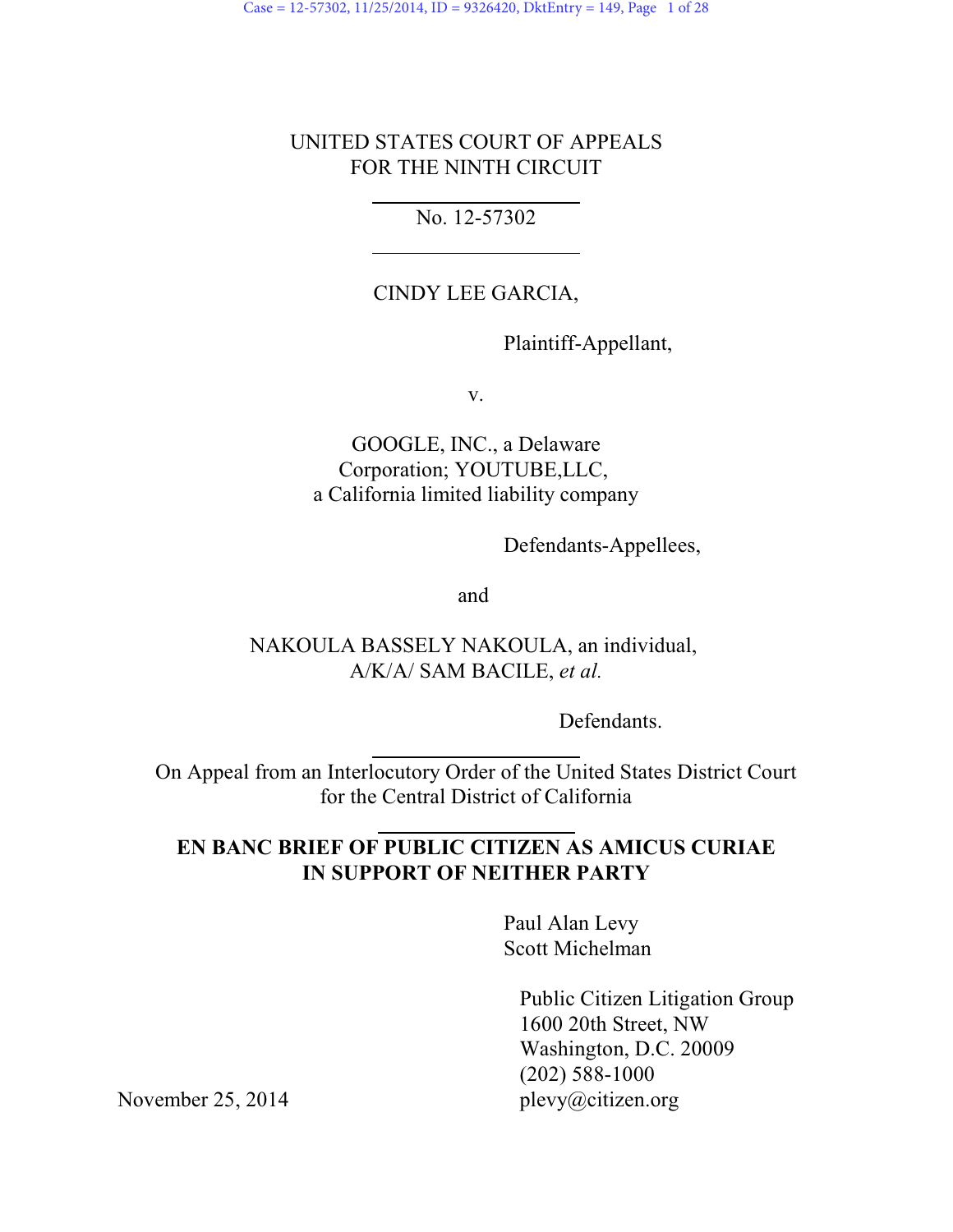# **TABLE OF CONTENTS**

| $I_{\cdot}$ | Considerations, Other Than the Merits of the Underlying Copyright<br>Claim, Bearing on the Propriety of a Preliminary Injunction Should Be |
|-------------|--------------------------------------------------------------------------------------------------------------------------------------------|
| II.         | Garcia Might Have Attained the Outcome She Seeks by Pursuing<br>Established State-Law Claims Against the Individual Defendants. 11         |
|             |                                                                                                                                            |
|             |                                                                                                                                            |
|             |                                                                                                                                            |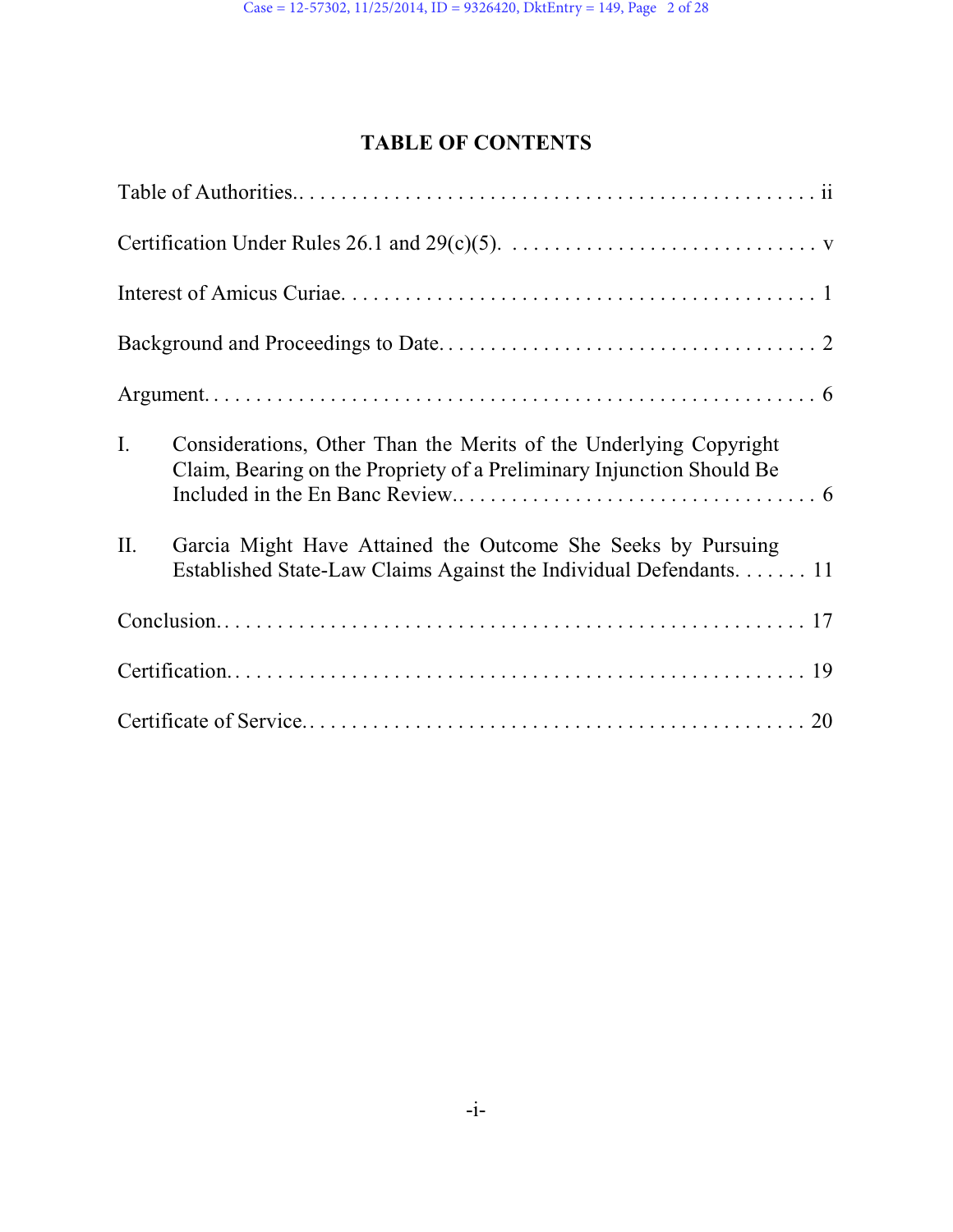# **TABLE OF AUTHORITIES**

# **CASES**

| Apple Computer v. Formula International, |
|------------------------------------------|
| Auburn Police Union v. Carpenter,        |
| Balboa Island Village Inn v. Lemen,      |
| Bank Julius Baer v. Wikileaks,           |
| Bantam Books v. Sullivan,                |
| Barnes v. Yahoo, Inc.,                   |
| Batzel v. Smith,                         |
| Blockowicz v. Williams,                  |
| Carroll v. Comm'rs of Princess Anne,     |
| eBay Inc. v. MercExchange, LLC,          |
| Eldred v. Ashcroft,                      |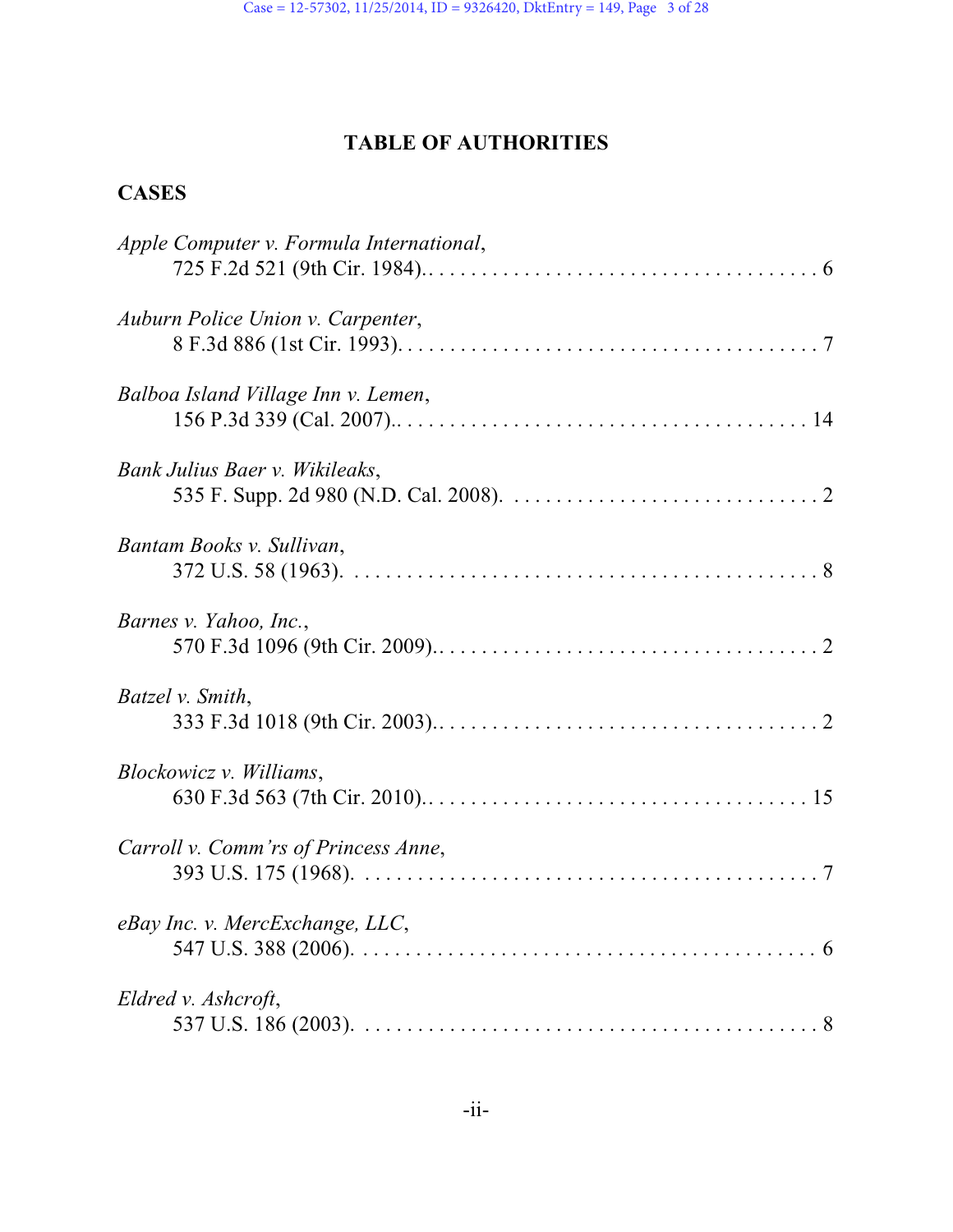| Fair Housing Council of San Fernando Valley v. Roommates.com, LLC,     |
|------------------------------------------------------------------------|
| Flexible Lifeline System v. Precision Lift,                            |
| Giordano v. Romeo,                                                     |
| Greenberg v. De Salvo,                                                 |
| Hurley v. Irish American Gay, Lesbian, and Bisexual Group of Boston,   |
| Jones v. Dirty World Entertainment Recordings,                         |
| Miller v. Federal Express Corp.,                                       |
| Overstreet v. Carpenters Local 1506,                                   |
| Perfect 10, Inc. v. CCBill LLC,                                        |
| Perfect 10, Inc. v. Google, Inc.,                                      |
| Practice Management Information Corp. v. American Medical Association, |
| Procter & Gamble Co. v. Bankers Trust Co.,                             |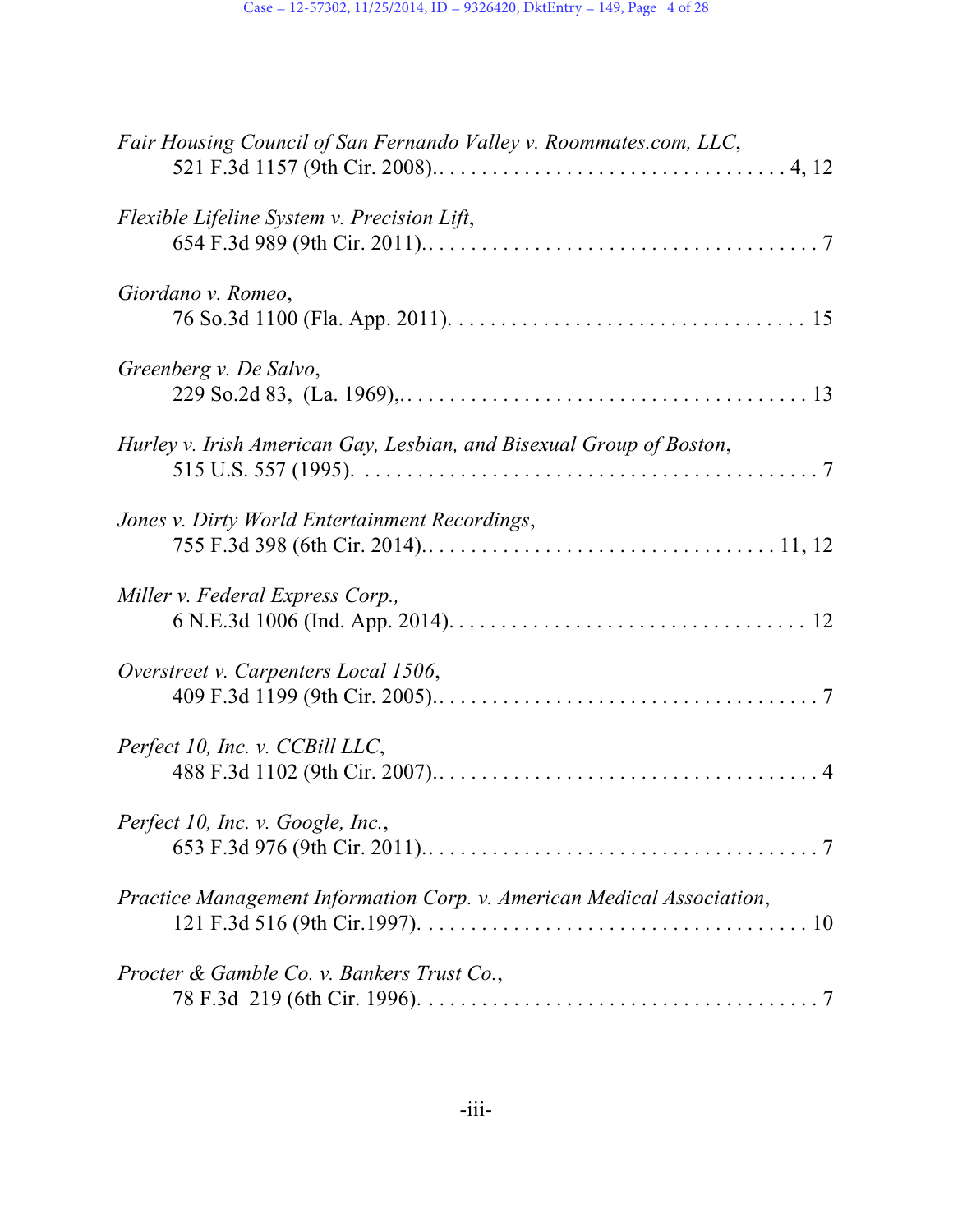| Reno v. American Civil Liberties Union,                                  |
|--------------------------------------------------------------------------|
| Rosemont Enterprises v. Random House,                                    |
| Suntrust Bank v. Houghton Mifflin Co.,                                   |
| Tory v. Cochran,                                                         |
| Tucker v. Pacific Bell Mobile Services,                                  |
| Ty v. Publications International,                                        |
| United States v. Washington Post Co.,<br>446 F.2d 1327 (D.C. Cir. 1971), |
| Universal Communication Systems v. Lycos, Inc.,                          |
| Video Pipeline v. Buena Vista Home Entertainment,                        |
| Willing v. Mazzocone,                                                    |
| Zeran v. America Online,                                                 |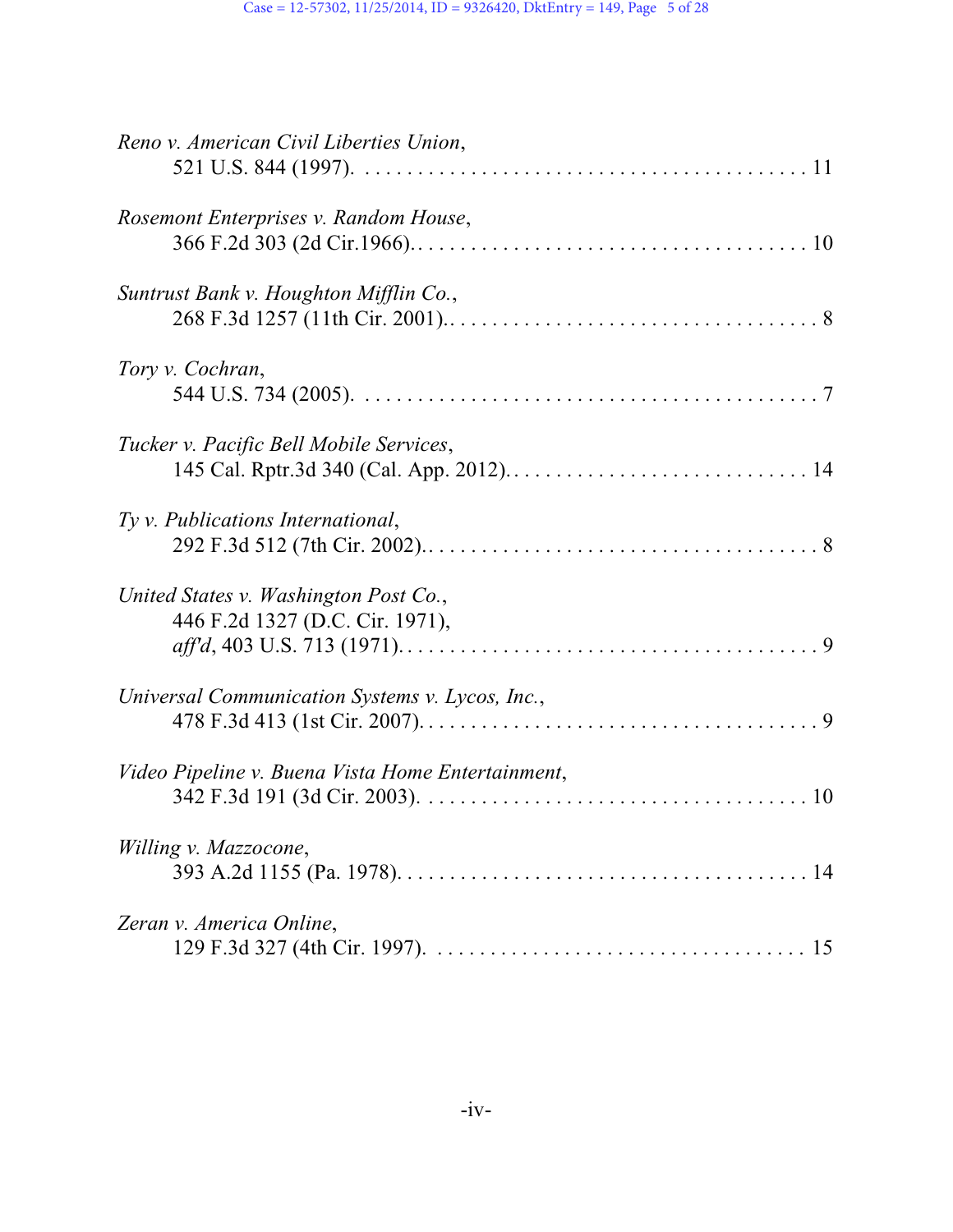# **CONSTITUTION AND STATUTES**

| <b>United States Constitution</b>                                                                                                                                                             |
|-----------------------------------------------------------------------------------------------------------------------------------------------------------------------------------------------|
|                                                                                                                                                                                               |
| Communications Decency Act,                                                                                                                                                                   |
| Digital Millennium Copyright Act, Title II                                                                                                                                                    |
| <b>SPEECH Act,</b>                                                                                                                                                                            |
|                                                                                                                                                                                               |
| <b>MISCELLANEOUS</b>                                                                                                                                                                          |
| Galperin, YouTube Blocks Access to Controversial Video in Egypt and Libya<br>Electronic Frontier Foundation (Sept. 12, 2012),<br>https://www.eff.org/deeplinks/2012/09/youtube-blocks-access- |
| Google, Submit a Court Order to Google,<br>https://support.google.com/legal/contact/lr_courtorder? product=                                                                                   |
| Google, Removing Content From Google,<br>https://support.google.com/legal/troubleshooter/1114905?rd=1/troubl                                                                                  |
| Hutcherson, How To Remove Ripoff Reports From Google – Not Just<br>Bury Them (Feb. 24, 2011),<br>http://searchengineland.com/how-to-remove-ripoff-reports-from                                |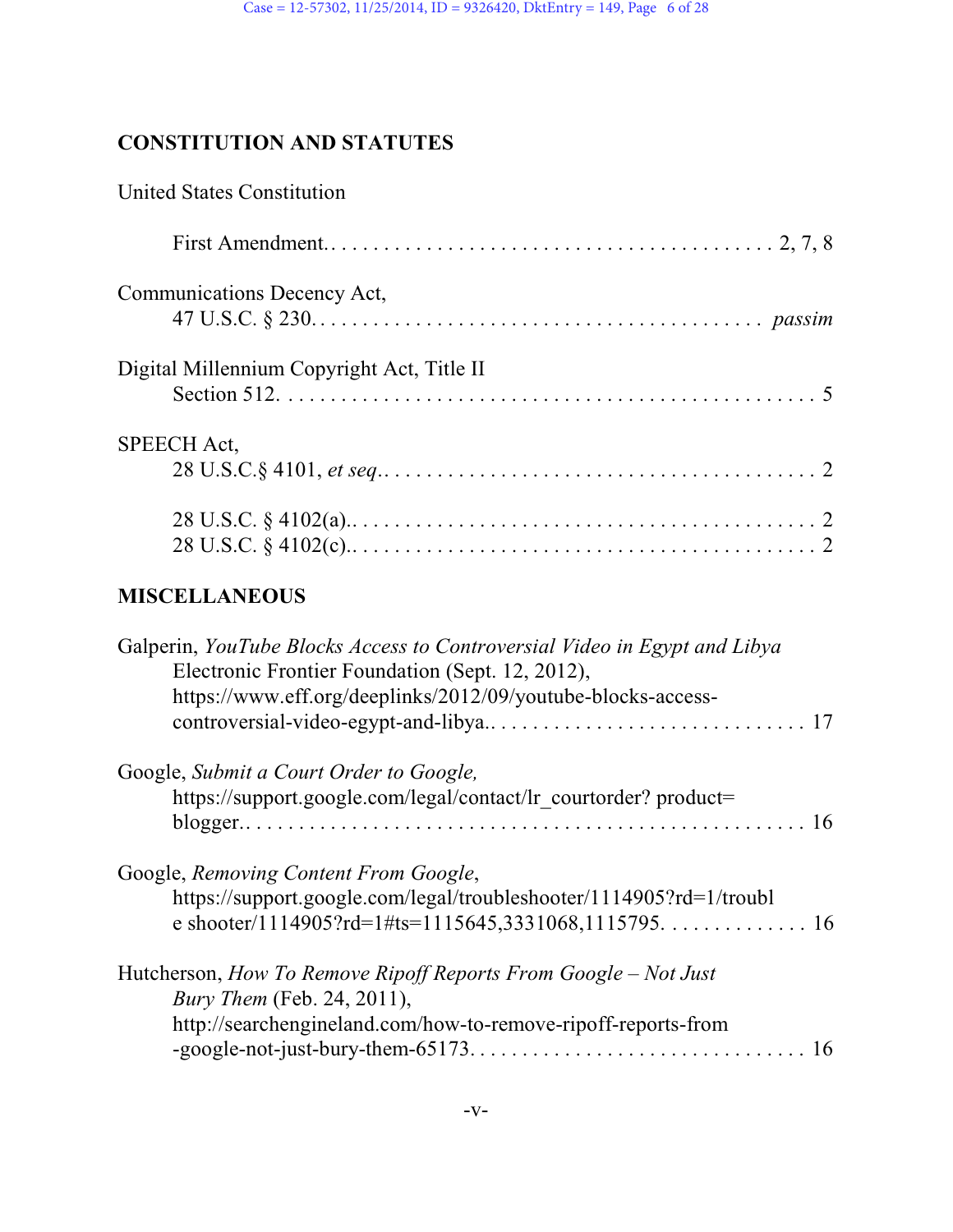| Levy, Voluntary Blocking of "Offensive Material" by Facebook and Google |  |
|-------------------------------------------------------------------------|--|
| (Sept. 14, 2012), http://pubcit.typepad.com/clpblog/2012/09/voluntary-  |  |
|                                                                         |  |

| Sutter, YouTube restricts video access over Libyan violence,   |
|----------------------------------------------------------------|
| CNN (Sept. 13, 2012),                                          |
| http://www.cnn.com/2012/09/12/tech/web/ youtube-violence-libya |
|                                                                |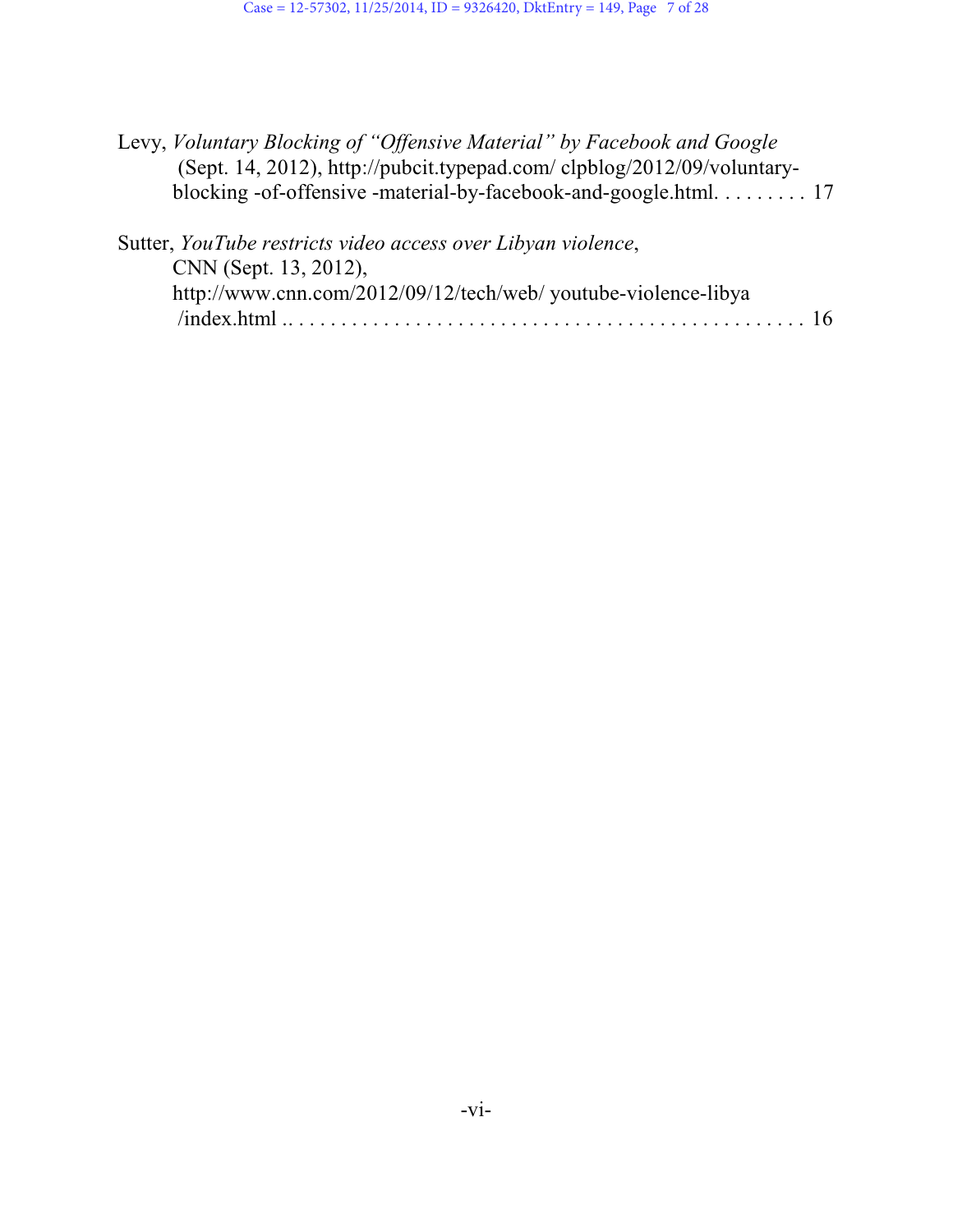### **CERTIFICATION UNDER RULES 26.1 AND 29(c)(5)**

Public Citizen is a non-profit corporation. No other corporation owns it, and it does not own any other companies. This brief was written by undersigned counsel, with the assistance of his colleagues at Public Citizen. No party and no other person apart from Public Citizen staff has participated in writing or editing this brief, or has paid anything toward the production or filing of the brief.

/s/ Paul Alan Levy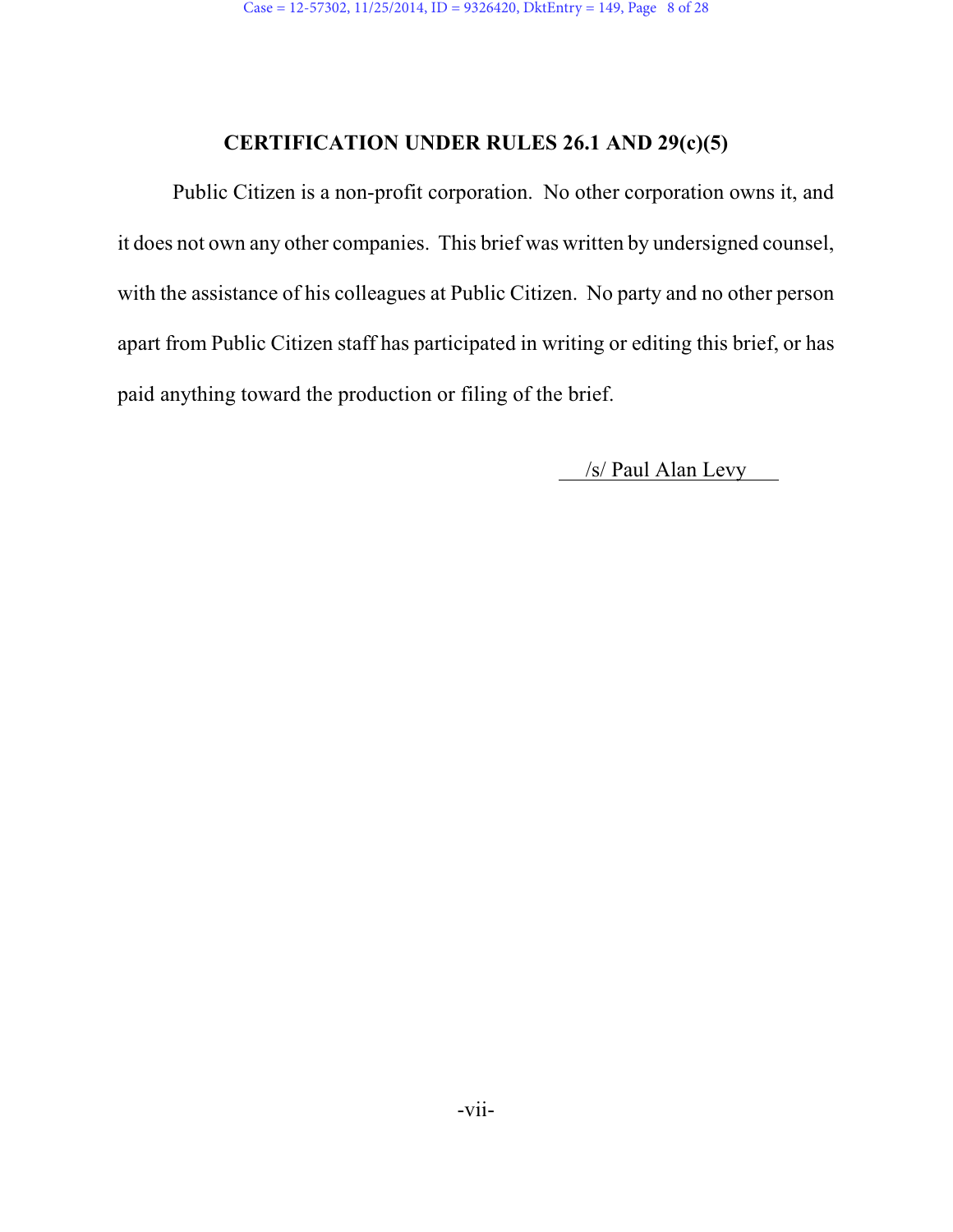Public Citizen submits this brief, with the written consent of appellee and appellant alike, addressing issues raised by the en banc reconsideration of the Court's February 26 decision requiring Google to remove immediately a film entitled *Innocence of Muslims* from its platforms worldwide and to prevent further uploads. Public Citizen takes no position on the novel copyright claims before the Court but addresses several other considerations that should inform the Court's decision about whether to affirm the trial court's denial of Garcia's motion for a preliminary injunction.

#### **Interest of Amicus Curiae**

Public Citizen is a Washington, DC-based public interest organization that has 350,000 supporters nationwide, approximately 75,000 of them in the Ninth Circuit. Since its founding in 1971, Public Citizen has urged citizens to speak out about a variety of large institutions, including corporations, government agencies, and unions, and it has sought in many ways to protect the rights of consumers, citizens and employees to voice their views. The Internet provides a tremendous opportunity for ordinary citizens to express their views and to have them heard; by the same token, it enables consumers to obtain information to protect their economic and political interests. The legal rules that protect the hosts of third-party speech from being sued over allegedly wrongful speech are critical to the system of online free speech. Without these rules, the cost and risk of litigation—and of making choices about what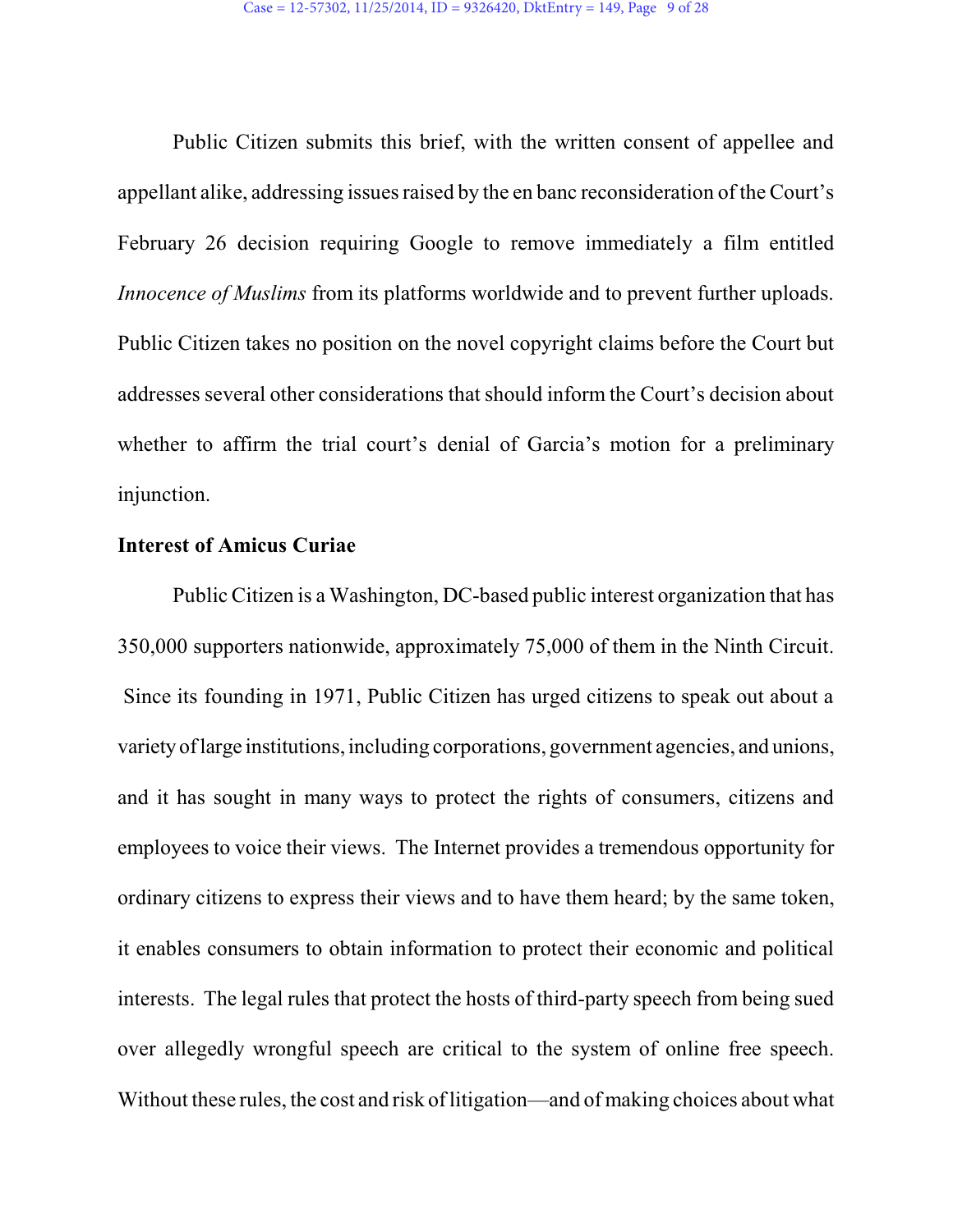speech might produce such litigation, and whether that litigation would survive summary judgment—could create a heckler's veto keeping much valuable speech offline. All too often, businesses sue hosts to suppress critical expression instead of actively pursuing the actual critics who have allegedly engaged in tortious speech. Consequently, PublicCitizen lawyers often represent not just consumers who criticize businesses and political figures, but also online hosts in defense of their right not to be sued for hosting controversial content, based on both 47 U.S.C. § 230 and the doctrine against prior restraints. Public Citizen has been amicus curiae or an intervenor in cases raising such issues in this Circuit. *E.g.*, *Barnes v. Yahoo, Inc.*, 570 F.3d 1096 (9th Cir. 2009); *Batzel v. Smith*, 333 F.3d 1018 (9th Cir. 2003); *Bank Julius Baer v. Wikileaks*, 535 F. Supp.2d 980, 985 (N.D. Cal. 2008). And Public Citizen's lobbying efforts were instrumental in calling legislators' attention to the need to extend the protections of the so-called libel tourism law, 28 U.S. C.§ 4101, *et seq.*, to preclude the enforcement of foreign defamation judgments against the hosts of allegedly actionable content unless those judgments meet the standards of section 230, as provided by 28 U.S.C. § 4102(c), as well as against speakers whose speech is protected by the First Amendment, as provided by 28 U.S.C. § 4102(a).

#### **Background and Proceedings to Date**

The record on appeal suggests that plaintiff Cindy Lee Garcia was seriously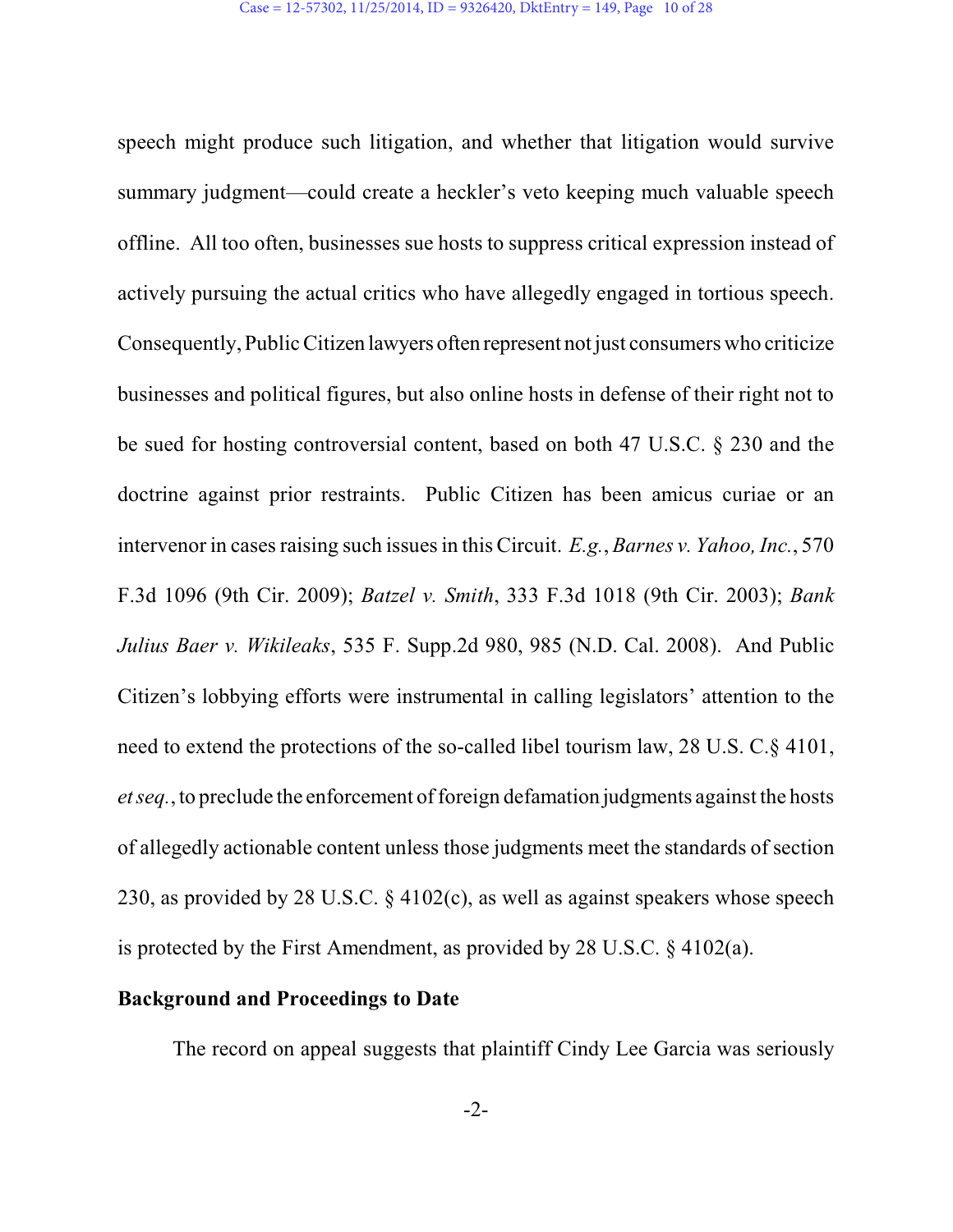abused by the individual defendants. As alleged in the complaint, and according to the evidence that she submitted in support of her motion for a preliminary injunction, she was hired for a bit role in a movie called *Desert Warriors,* given a short script to read in English, and filmed performing that role. But a five-second clip of her performance was used in a very different movie, entitled *Innocence of Muslims*, with her actual words overdubbed into Arabic to make it appear that she was making statements that Muslims throughout the world find deeply offensive. The film was widely shown and sparked both serious outrage and extensive violence, a provocation that its authors apparently intended. The severity of the international reaction led to a request from the United States Government that Google disable access to the film; although Google refused to do that, it did disable access in some countries. There was intense news coverage of the reaction, and widespread popular discussion about whether censoring the film would be the right response despite our nation's general commitment to free speech. Among the consequences of the fraudulent conduct that led to Garcia's inclusion in the film were that Garcia was blamed for her participation, and has received death threats.<sup>1</sup>

<sup>&</sup>lt;sup>1</sup>After the panel reversed the denial of Garcia's motion for a preliminary injunction, and issued its own preliminary injunction against Google, a defendant filed an answer to the complaint which stoutly denies many of Garcia's allegations. DN 75 at 2-3. However, for the purpose of this appeal the Court is required to consider the case on the factual record developed on the motion for injunctive relief.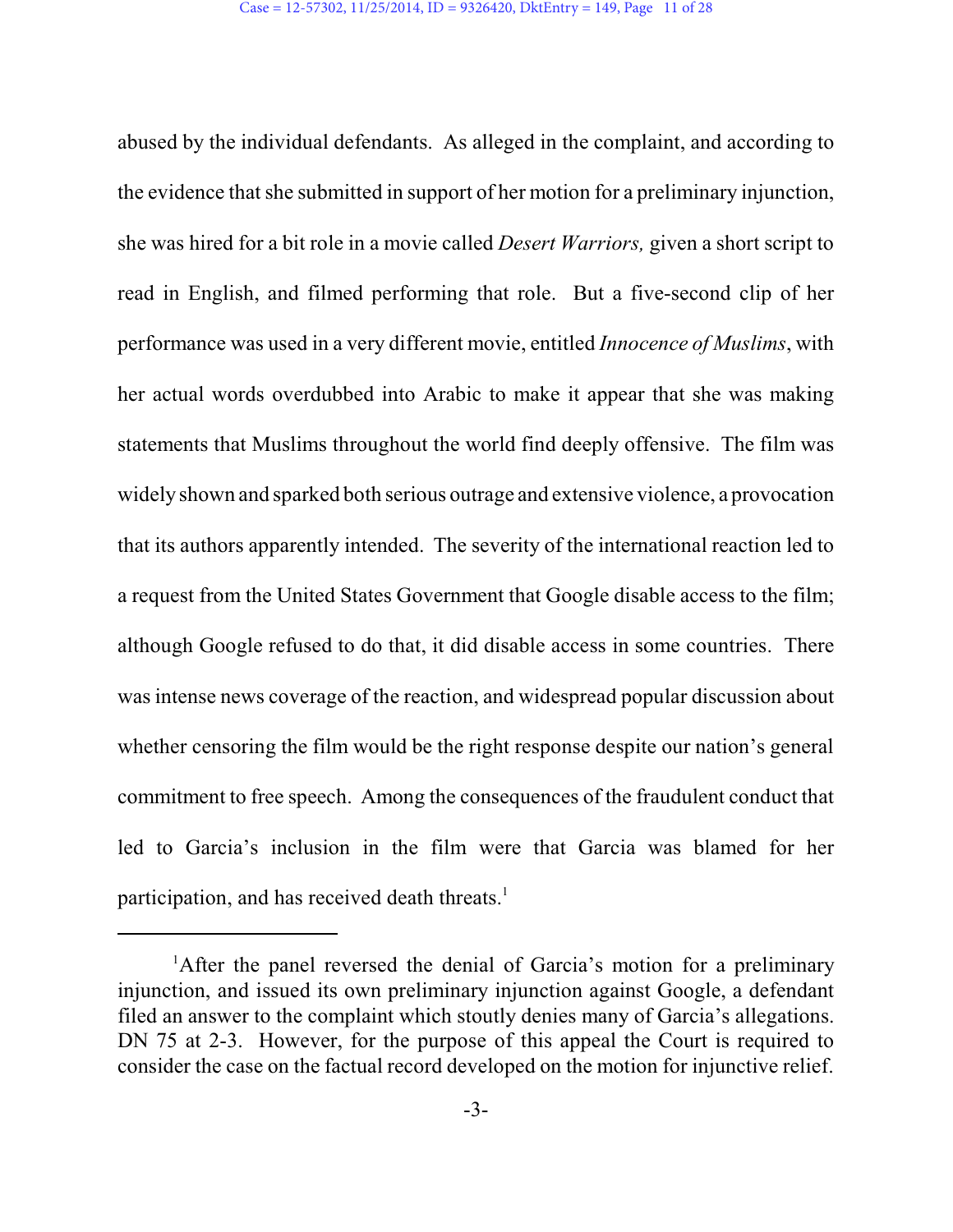Garcia had a variety of potential claims against the individual defendants who created the film and uploaded it to YouTube. However, potential claims for fraud, unfair business practices, or libel had a tactical defect—they could not be brought against Google, the owner of YouTube. Because Google provides an interactive computer service—a platform onto which any user who registers for an account can post videos that the user has created—it is protected by the Communications Decency Act, 47 U.S.C. § 230, against being held liable, and indeed against being sued, over content provided by others. *See Fair Housing Council of San Fernando Valley v. Roommates.com, LLC*, 521 F.3d 1157 (9th Cir. 2008) (en banc); *Perfect 10, Inc. v. CCBill LLC*, 488 F.3d 1102 (9th Cir. 2007). Every federal circuit and state appellate court that has considered Section 230 has adopted this construction of the statute, and as discussed below, this approach to Section 230 provides a vital protection for the ability of consumers and others to communicate ideas that may well be unpopular or offensive to companies and political figures who have ample funds that they can deploy to suppress criticisms. But Section 230 meant that Garcia's potential state-law causes of action would not have achieved the court order that she desired: an order directly compelling Google to remove from YouTube the video showing her participation.

Section 230 does not protect interactive computer service providers against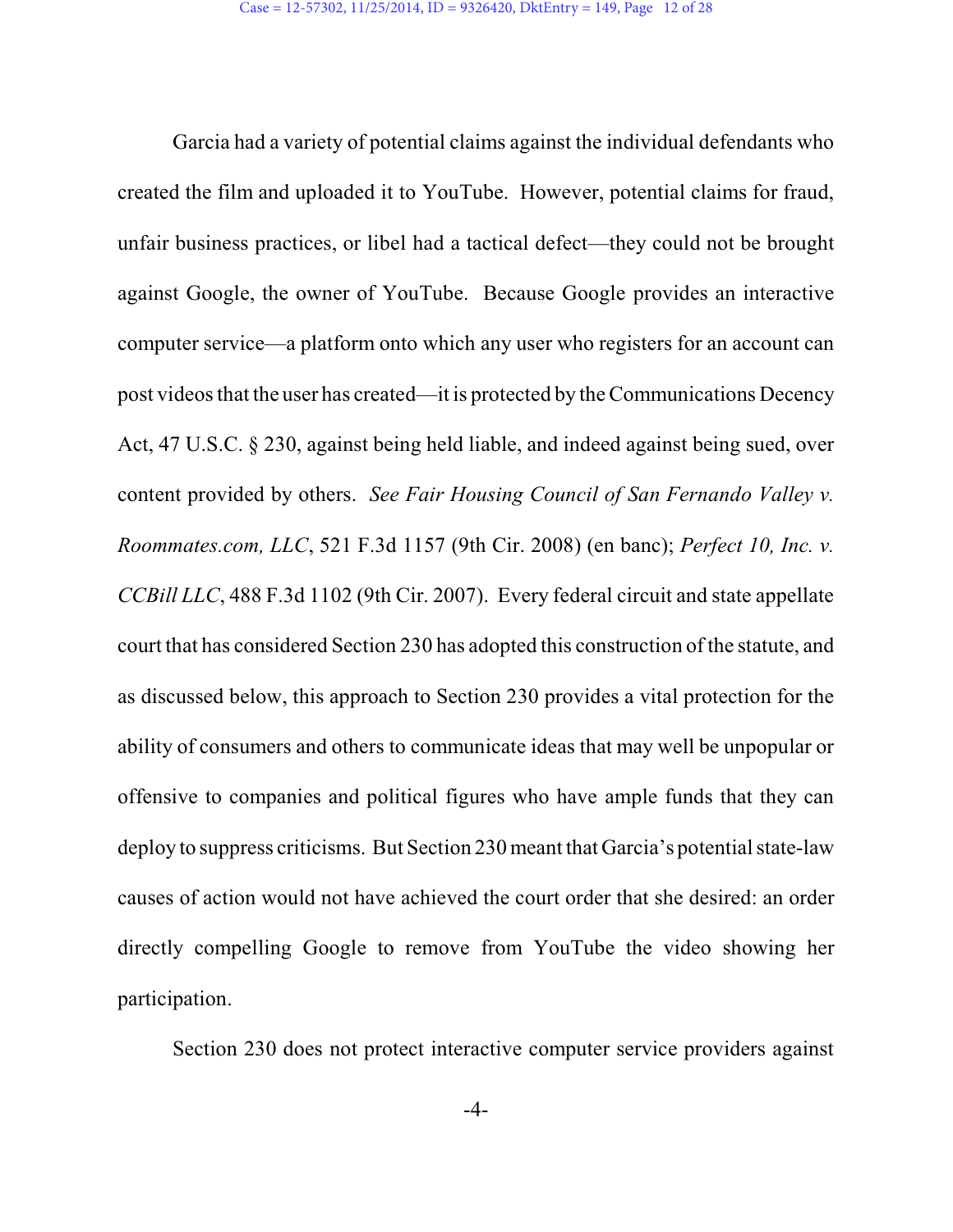being sued for intellectual property claims. Consequently, Garcia also asserted that her performance was independently copyrighted. Invoking this theory, she served notices on Google under the Digital Millennium Copyright Act ("DMCA"), which provides interactive computer services providers with a safe harbor against liability for copyright infringement, so long asthey comply with various conditionsincluding the removal of infringing matter when they receive "takedown" notices meeting the formal requirements of  $\S$  512(c) of the DMCA. When Google refused to remove *Innocence of Muslims* because it rejected Garcia's claim of copyright in her performance, Garcia sued Google and the filmmakers for infringement, and sued the individual defendants alleging libel, fraud, and other torts.

Garcia sought a temporary restraining order on an ex parte basis, which the district court denied in light of the fact that the film had been in general distribution for three months at the time relief was sought. The trial court then denied a preliminary injunction both for lack of likely success on the copyright claim and for lack of a showing that removal from YouTube alone would prevent any of the harms she alleged. The preliminary injunction against Google was denied two years ago, and the docket in the district court reflects no motion for injunctive relief or for summary judgment directed against the individual defendants.

Garcia appealed the denial of the preliminary injunction, and a divided panel

-5-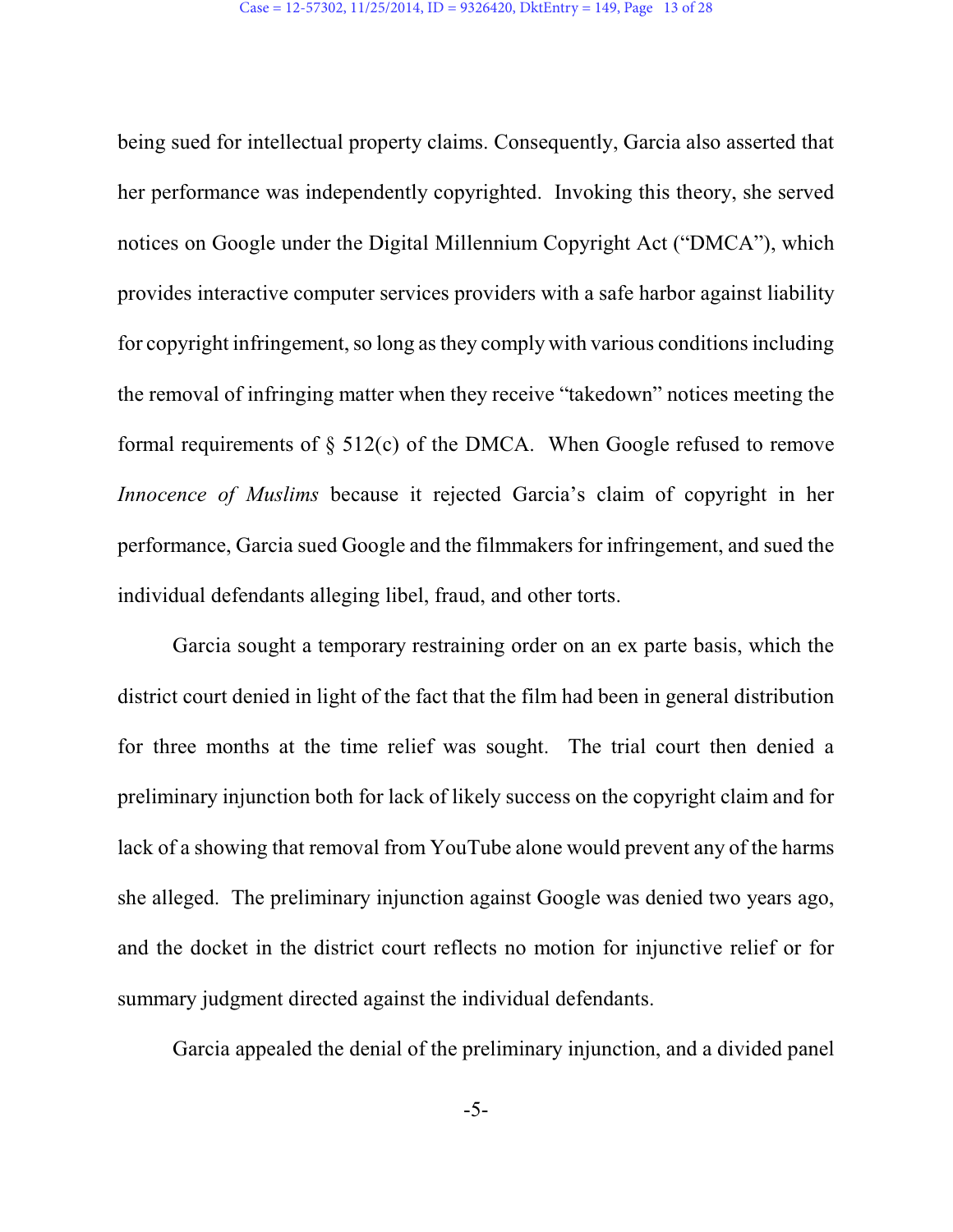of this Court held that she was likely to succeed on her copyright claims. The panel majority ordered Google to remove the movie fromYouTube, later clarifying its order to specify that the movie could be reposted so long as Garcia's performance was deleted. Google sought en banc review both of the panel's preliminary injunction ruling, and of the panel's refusal to stay its injunction pending the completion of en banc review. En banc review of the stay has been denied, but the request for en banc review of the preliminary injunction has been granted.

#### **Argument**

## **I. Considerations, Other Than the Merits ofthe Underlying Copyright Claim, Bearing on the Propriety of a Preliminary Injunction Should Be Included in the En Banc Review.**

Until recently, this Court and many others assumed that, once a court has found that a copyright holder is likely to succeed on the merits of showing copyright infringement, irreparable injury could be presumed and thus issuance of a preliminary injunction would follow. *Apple Computer v. Formula Int'l*, 725 F.2d 521, 525 (9th Cir. 1984). That assumption was upended when the Supreme Court decided that the mere presence of an injunctive remedy in the patent statute did not excuse courts from considering the four traditional factors before deciding whether injunctive relief was proper. *eBay Inc. v. MercExchange, LLC*, 547 U.S. 388 (2006). This Court, and others, have recognized that the *eBay* rule applies equally to injunctions in copyright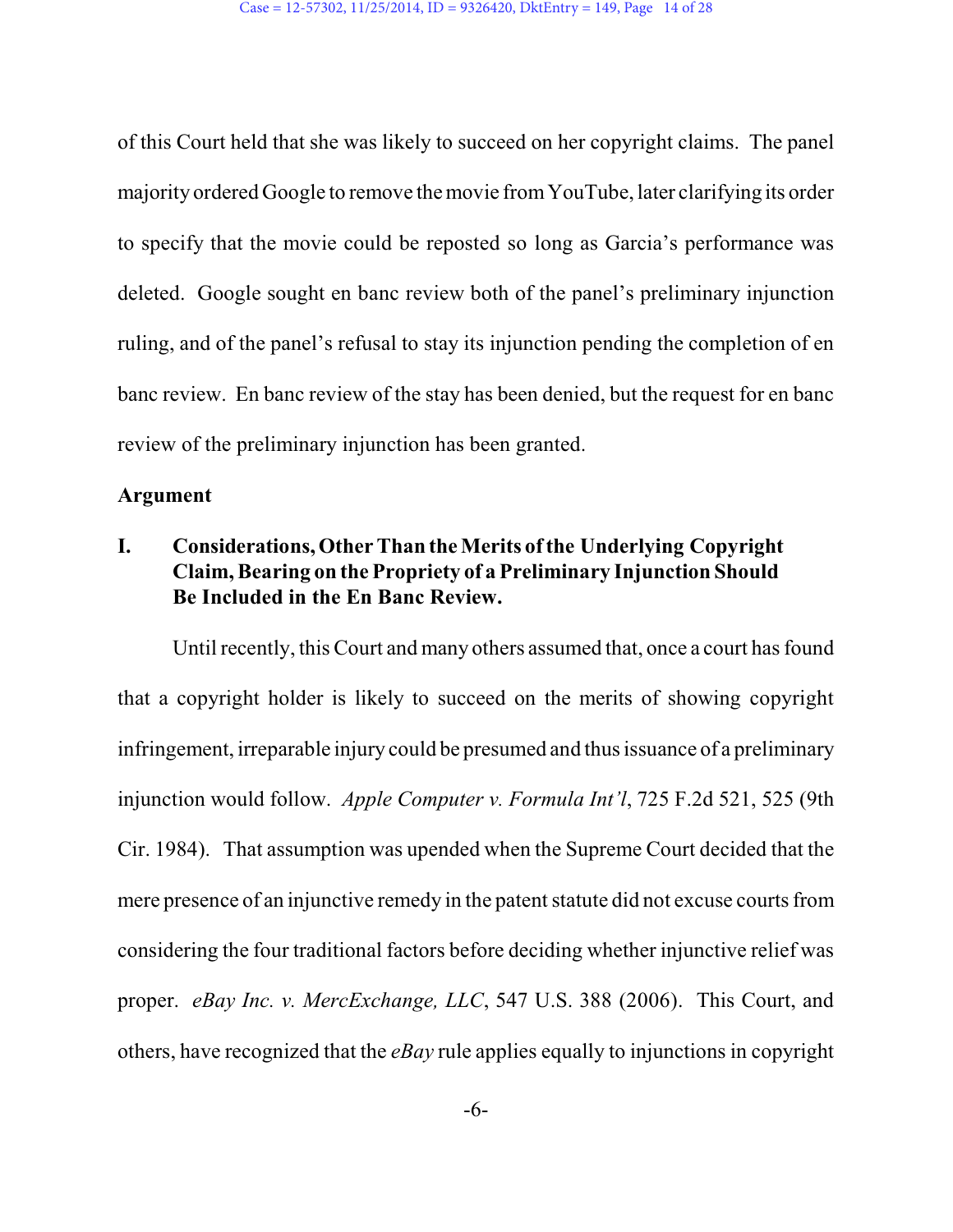cases. *Flexible Lifeline Sys. v. Precision Lift*, 654 F.3d 989, 990 (9th Cir. 2011); *Perfect 10, Inc. v. Google, Inc.*, 653 F.3d 976, 980-81 (9th Cir. 2011). Consequently, the balance of irreparable injuries from granting or withholding injunctive relief must be considered according to the equities of each case.

In assessing that equitable balance, one of the fundamental rules that applies to the issuance of preliminary relief isthat a judge's order that forbids speech because of its content, based only on a preliminary determination of the rights at issue, is a prior restraint. *Tory v. Cochran*, 544 U.S. 734, 738 (2005); *Overstreet v. Carpenters Local 1506*, 409 F.3d 1199, 1218 (9th Cir. 2005). Prior restraints demand the most compelling justification. *Auburn Police Union v. Carpenter*, 8 F.3d 886, 903 (1stCir. 1993). *See also Carroll v. Comm'rs of Princess Anne*, 393 U.S. 175 (1968). To justify a prior restraint, "publication must threaten an interest more fundamental than the First Amendment itself." *Procter & Gamble Co. v. Bankers Trust Co.*, 78 F.3d 219, 227 (6th Cir. 1996). And although the "speech" in the movie is its creators', Google has a free speech interest in defending its decisions about what speech to allow on its system, just as booksellers are protected against government limits on what books they carry, *Bantam Books v. Sullivan*, 372 U.S. 58 (1963), and organizers of a parade have a First Amendment right to decide what viewpoints may participate in the parade. *Hurley v. Irish American Gay, Lesbian, and Bisexual Group of Boston*,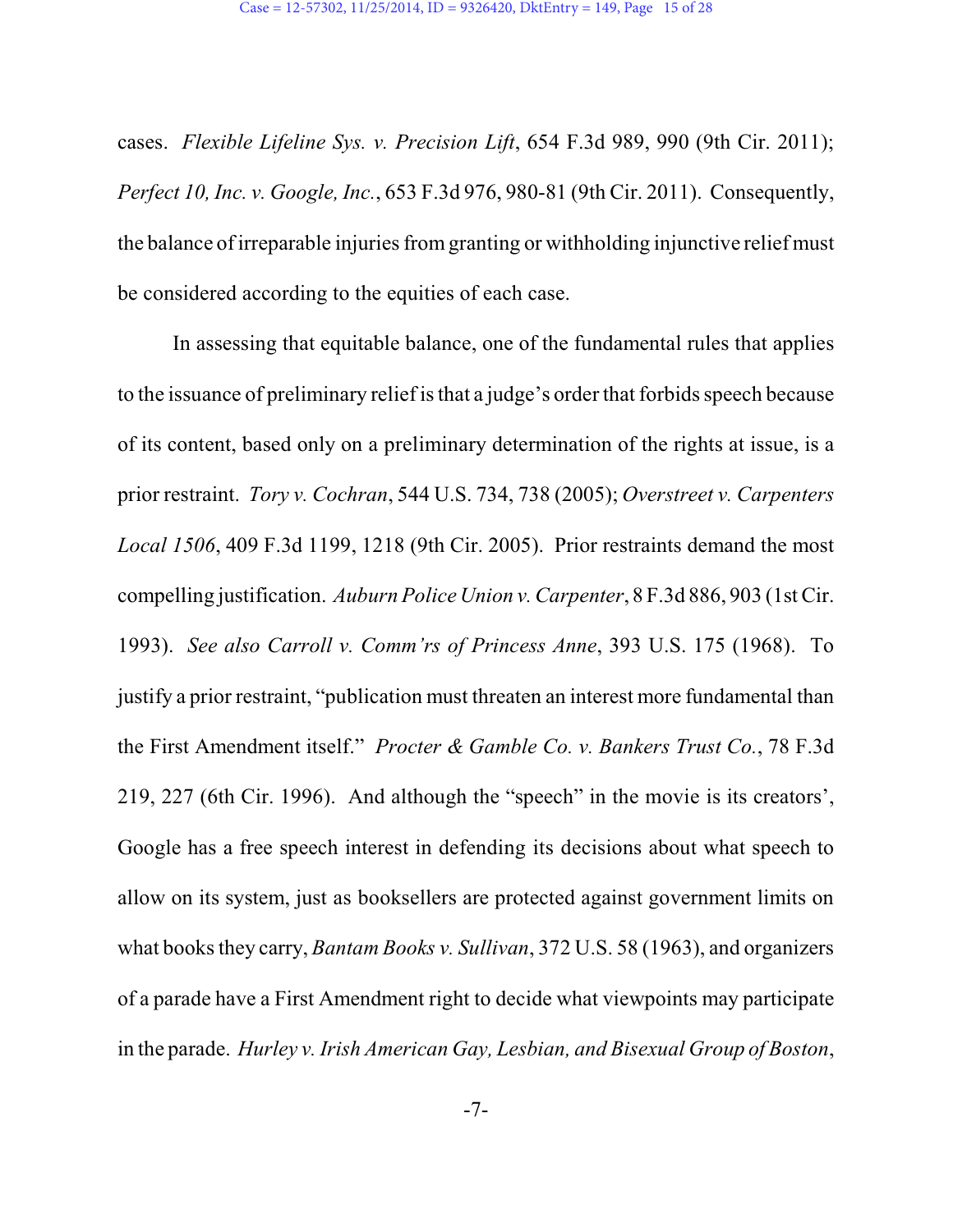#### 515 U.S. 557 (1995).

The Supreme Court has held that such copyright doctrines as fair use and the idea/expression dichotomy reflect First Amendment interests and hence can eliminate the need to consider the First Amendment separately in assessing the merits of copyright claims and defenses to those claims. *Eldred v. Ashcroft*, 537 U.S. 186, 219- 221 (2003). But the Court has also recognized that copyright claims are not "categorically immune from challenges under the First Amendment." *Id.* at 221. First Amendment considerations are appropriately considered when a preliminary injunction is issued based on a claim of copyright infringement. *Suntrust Bank v. Houghton Mifflin Co.*, 268 F.3d 1257, 1276 (11th Cir. 2001). *See also Ty v. Publications Int'l*, 292 F.3d 512, 523 (7th Cir. 2002) (First Amendment issue would be presented if fair use did not bar injunction against handbook about beanie babies).

Considering the First Amendment and the doctrine of prior restraint is particularly appropriate in light of the interests that Garcia invoked in support of a preliminary injunction. Garcia's opposition to Google's motion for a stay pending appeal made clear that she seeks injunctive relief, not to protect the value of her creative work and its copyrighted fixation, but to suppress the film because, as manipulated by the individual defendants, she and others find the content deeply offensive—understandably so—and she was personally endangered as a result. This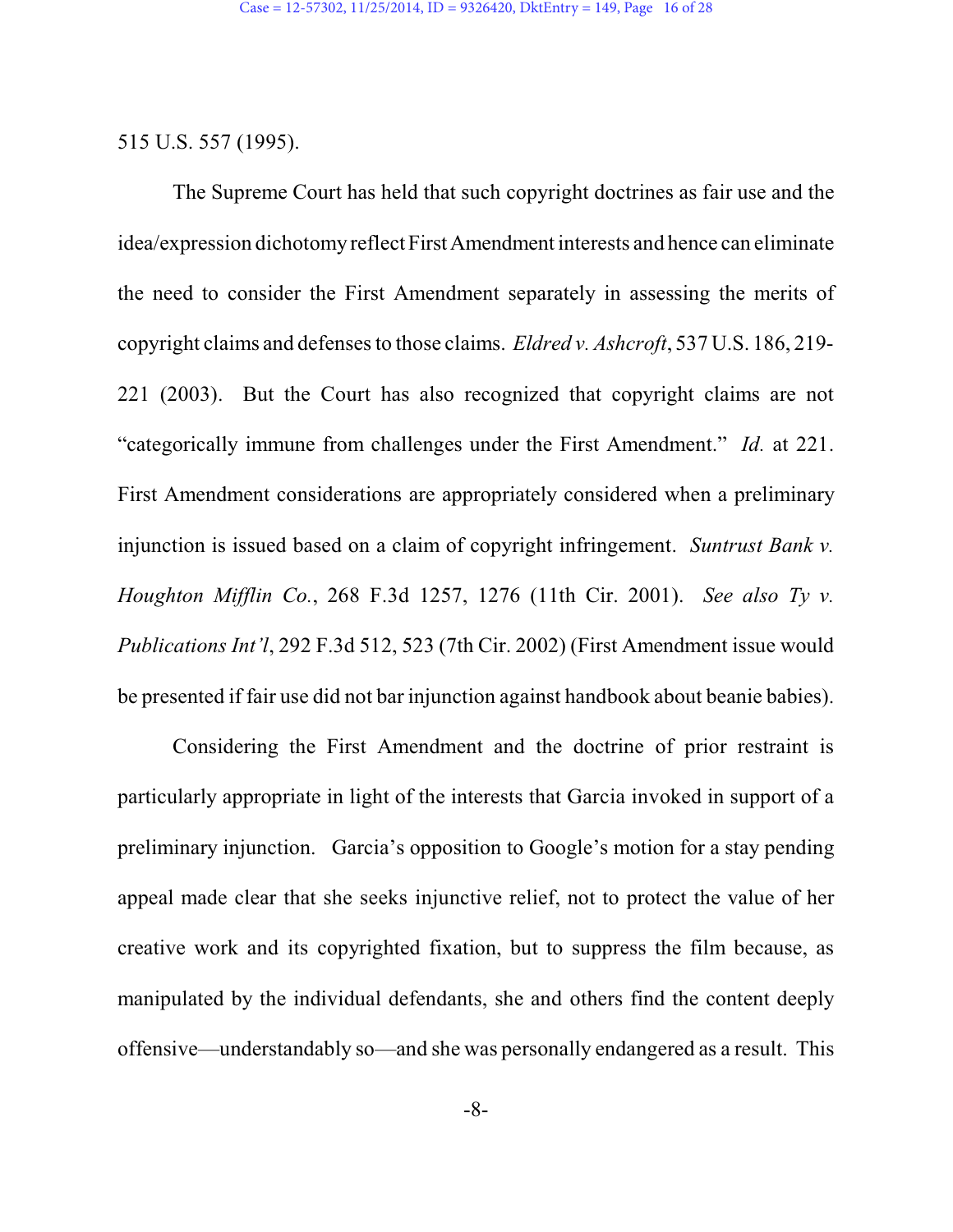is not copyright injury, but rather libel injury or fraud injury. In deciding whether to embrace the panel's significant copyright rulings, the Court should also weigh whether such damage is properly considered in deciding whether to sustain injunctive relief against copyright infringement. *Cf. Universal Communication Systems v. Lycos, Inc.*, 478 F.3d 413 (1st Cir. 2007) (rejecting effort to evade host's Section 230 immunity by couching a defamation claim in terms of a trademark theory).

A related doctrine holds that prior restraints against speech cannot be justified when that same speech is already in wide-spread circulation, and hence the court's injunction cannot provide effective relief. *United States v. Washington Post Co.*, 446 F.2d 1327, 1329 (D.C. Cir. 1971), *aff'd*, 403 U.S. 713 (1971). As Judge Smith's dissenting panel opinion noted, by the time the panel ruled on Garcia's motion for a preliminary injunction, the movie at issue had been "widely discussed and disseminated" throughout the world, 743 F.3d at 1276, so that an injunction against Google alone could not have a significant impact protecting Garcia against the threats she feared.

In addition, in holding that Garcia has a potentially valid copyright claim, the panel did not address the doctrine of "copyright misuse." This Court has long recognized that copyright misuse can be a defense to an infringement action, if only by barring the equitable relief of an injunction. *Practice Management Info. Corp.*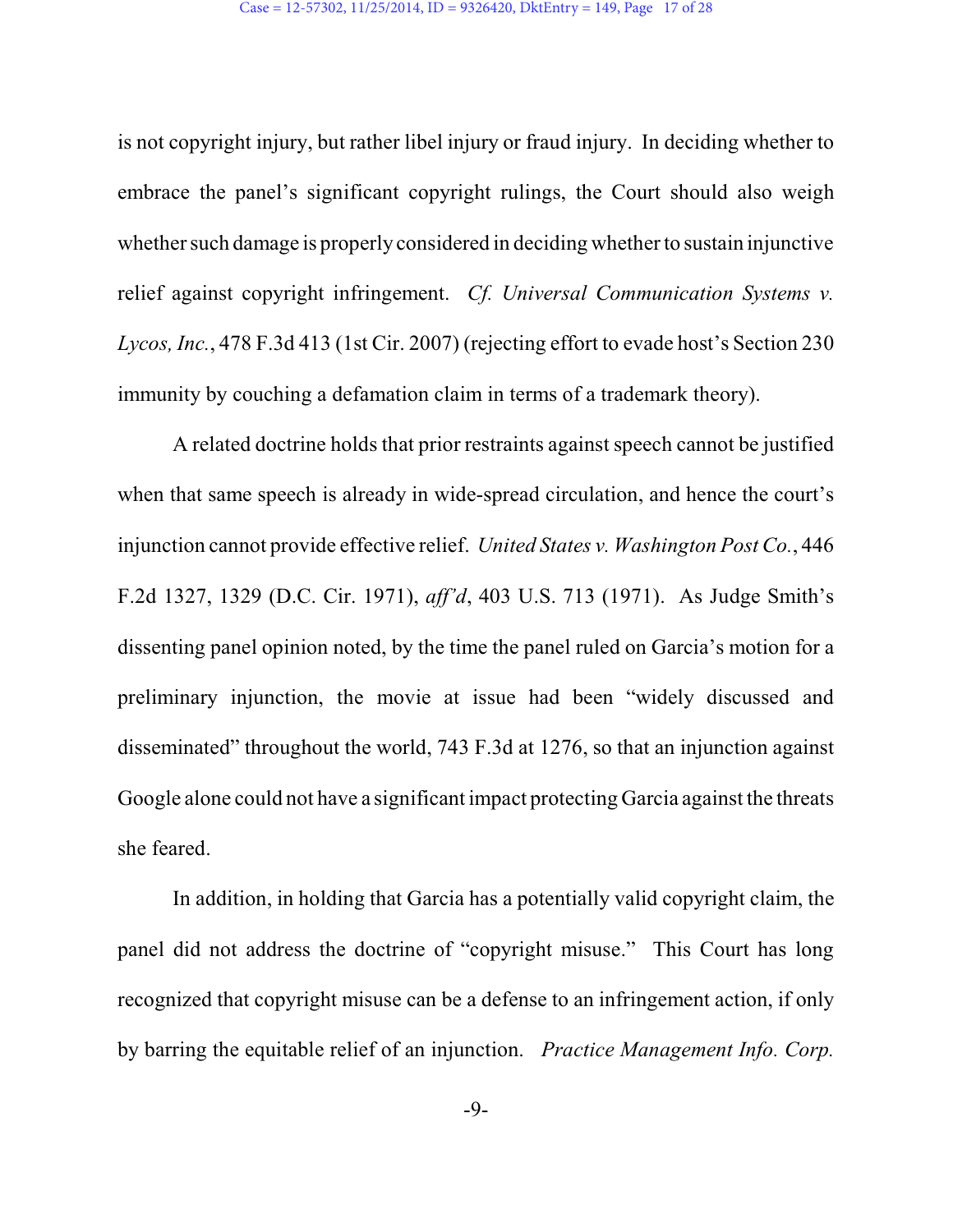*v. American Med. Ass'n*, 121 F.3d 516, 520-521 (9th Cir.1997). And the use of a copyright claim to suppress unwanted expression—a "'copyright holder's attempt to disrupt a copyright's goal to increase the store of creative expression for the public good'"—can constitute copyright misuse. *Video Pipeline v. Buena Vista Home Entertainment*, 342 F.3d 191, 205-206 (3d Cir. 2003), quoting *Rosemont Enters. v. Random House*, 366 F.2d 303 (2d Cir.1966). Public Citizen takes no position on how the doctrine of copyright misuse affects the preliminary injunction in this case, but considering that Garcia does not appear to be asserting copyright claims to protect the commercial value of her expression, the issue ought at least be considered.

The parties, and other amici, will address the merits of Garcia's underlying copyright claim; Public Citizen does not address that issue here. However, the doctrine of copyright misuse undercuts Garcia's argument on irreparable injury, in that the threats to her safety, although certainly powerful as an equitable consideration, do not bear on the equity of a **copyright** injunction because the argument seeks to suppress publication of the film because of its content. In deciding whether to affirm or reverse the denial of a preliminary injunction, the Court should consider how these issues affect the balance of equities applicable to the propriety of a preliminary injunction.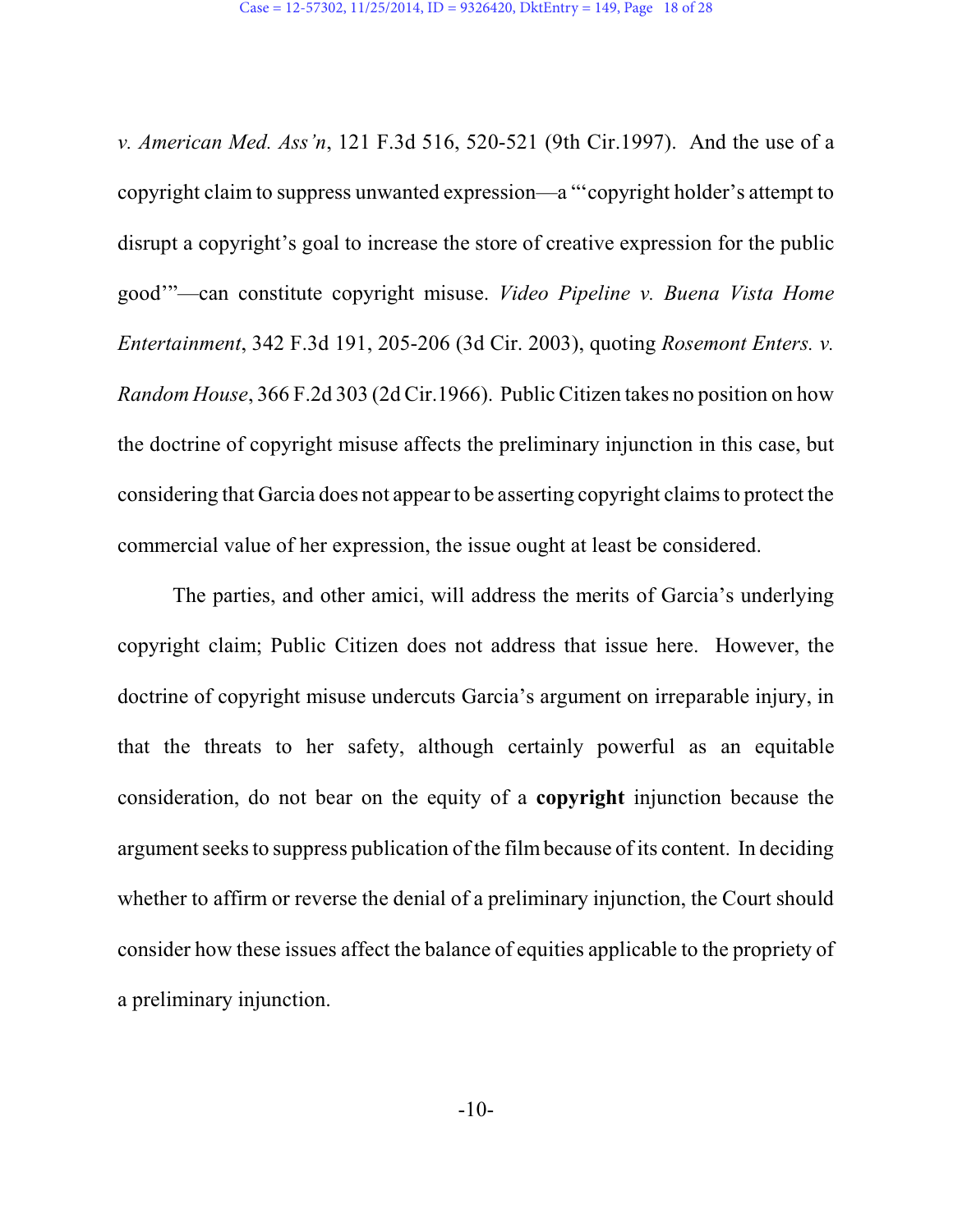#### **II. Garcia Might Have Attained the Outcome She Seeks by Pursuing Established State-Law Claims Against the Individual Defendants**.

The Supreme Court has recognized the Internet's potential to be a democratizing force in our society, by providing "a vast platform from which to address and hear from a world-wide audience of millions of readers, viewers, researchers and buyers. Through the use of chat rooms, any person with a phone line can become a town crier with a voice that resonates farther than it could from any soapbox. Through the use of web pages, . . . the same individual can become a pamphleteer." *Reno v. American Civil Liberties Union*, 521 U.S. 844, 853, 870 (1997). Section 230 performs a vital function in the system of free expression online by insisting that, instead of suing services that host potentially offensive or harmful online content, the victims of tortious speech must bring their claims against the speakers who create the wrongful content. In its en banc decision in *Fair Housing Council of San Fernando Valley v. Roommates.com, LLC*, 521 F.3d 1157 (9th Cir. 2008), this Court recognized the broad scope of this protection against suits seeking to hold the operators of interactive online facilities liable for information posted by others, so long as they do not directly contribute to the unlawfulness of actionable hosted content. Governing precedent in every federal circuit and state appellate court that has addressed the question embraces this analysis. *Jones v. Dirty World Entm't*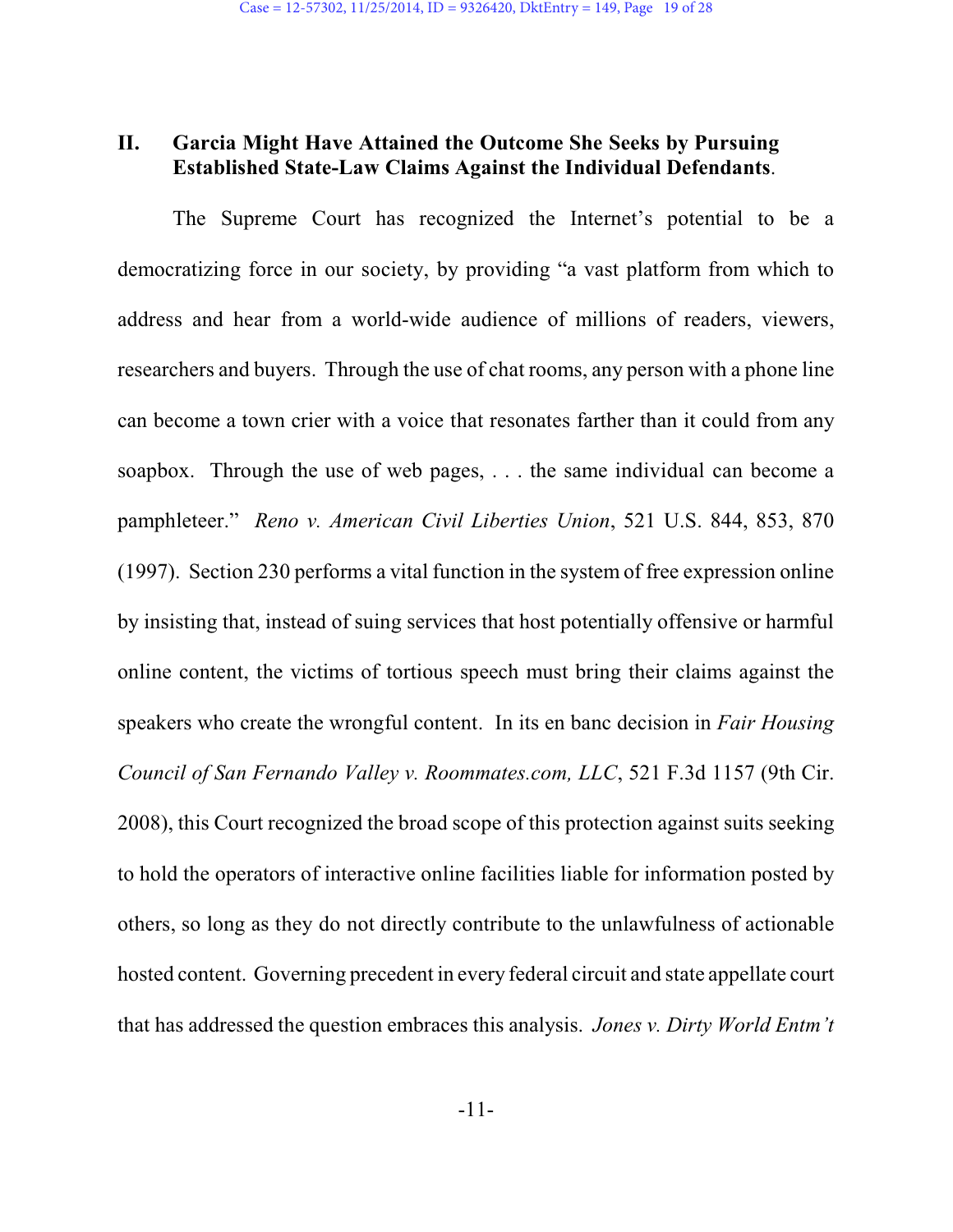*Recordings*, 755 F.3d 398, 406-407 (6thCir. 2014) (citing federal-court cases); *Miller v. Federal Express Corp.,* 6 N.E.3d 1006, 1016-1018 (Ind. App. 2014) (citing federal- and state-court cases).

This statutory protection plays a vital role in the system of free expression online, because it means that the great equalizing force of the Internet cannot be crippled through litigation that seeks to hold the host liable. In adopting section 230, Congress made the very sensible judgment that service providers are generally stakeholders with no particular interest in the resolution of disputes between speakers and those who claim the speech was wrongful, and are the least well situated to decide whether challenges to online speech are warranted. Many online hosts provide a forum for the views and the creative expression of millions or even tens of millions of speakers. If a host could be held liable for any content that was later determined to be actionable, and even if that liability attached only once the host was placed on notice of the claim of wrongdoing, hosts for speech would have to train their staff to evaluate the claims of anyone who claimed that actionable speech had been posted by another, and would run the risk of being held liable if the reviewing staff guessed wrong about who would ultimately prevail in the litigation. Such hosts would run the risk of having to finance the costly defense of such litigation if the reviewing staff guessed incorrectly about whether the claimof wrongdoing could withstand a motion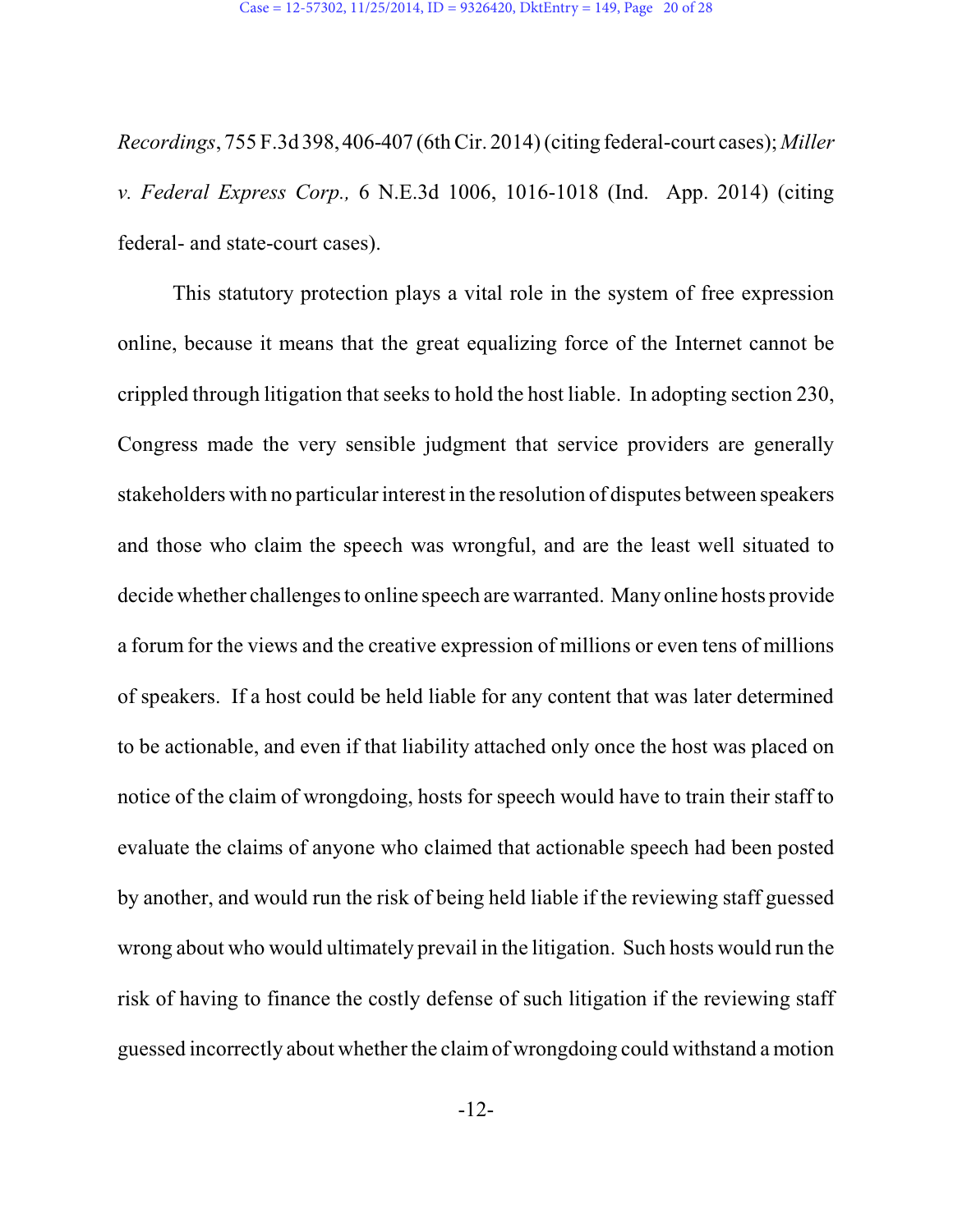to dismiss or motion for summary judgment.

Moreover, because many hosting services, as in the case of YouTube where *Innocence of Muslims* was hosted, do not charge consumers for posting content, and because in most cases the host is in no position to evaluate the chances of being held liable (or getting litigation dismissed at an early stage) without receiving evidence fromboth sides to a dispute or even holding a mini-hearing, the economically rational response to a legal regime that imposed liability for hosting actionable content would be for the host simply to remove the challenged material and avoid risk of being held liable or being forced to defend litigation. The result of such a legal regime would be to create a heckler's veto, whereby simply making a challenge could be enough to get online content removed. And consumers, who are much less likely to be able to afford to finance litigation not to speak of being able to afford the means of publishing their views about businesses without access to online hosts, are most likely to have their views suppressed by such a legal regime.

Even if Garcia's copyright claim is rejected as a basis for issuance of a preliminary injunction against Google, the record reflects that Garcia likely has tenable claims against the individual defendants—that isto say, in Section 230 terms, against the information content providers. Although some states hold that equity will not enjoin a libel, *Greenberg v. De Salvo*, 229 So.2d 83, 86 (La. 1969), or bar such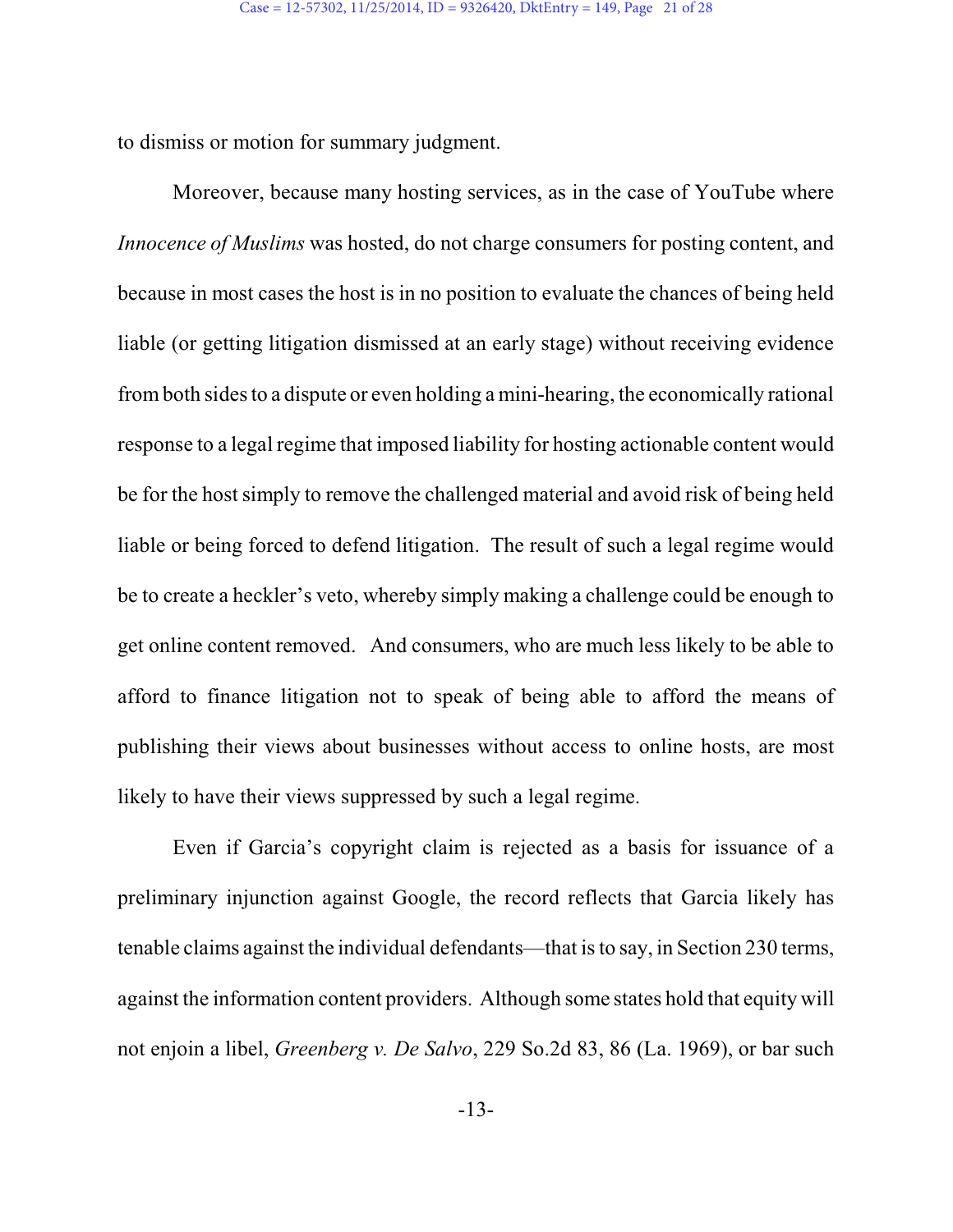injunctions as prior restraints, *Willing v. Mazzocone*, 393 A.2d 1155 (Pa. 1978), California law allows the issuance of a permanent injunction against the repetition of specific statements found to be defamatory, *Balboa Island Village Inn v. Lemen*, 156 P.3d 339, 344-348 (Cal. 2007); moreover, injunctive relief is a common remedy for fraud and unfair business practices under California law. *Tucker v. Pacific Bell Mobile Services*, 145 Cal. Rptr.3d 340, 364 (Cal. Ct. App. 2012). Individual YouTube users retain control of their postings, and have the ability to remove them in order to comply with injunctions. Had Garcia sought permanent injunctive relief against the individual defendants instead of seeking a preliminary injunction against Google, and if her factual claims proved accurate, she might well have secured an injunction against those defendants by now.

Garcia might have worried about whether the individual defendants might flout such an injunction. But because Section 230 has properly been held to protect the providers of interactive computer services against both liability and suit, and because injunctive relief is a form of remedy that follows from the determination of liability, courts have properly forbidden even the issuance of purely injunctive relief against the hosts of interactive computer services. *Giordano v. Romeo*, 76 So.3d 1100, 1102 (Fla. Ct. App. 2011), *see also Blockowicz v. Williams*, 630 F.3d 563, 565 (7th Cir. 2010). Many interactive hosts worry that, asin the *Giordano* litigation, an injunction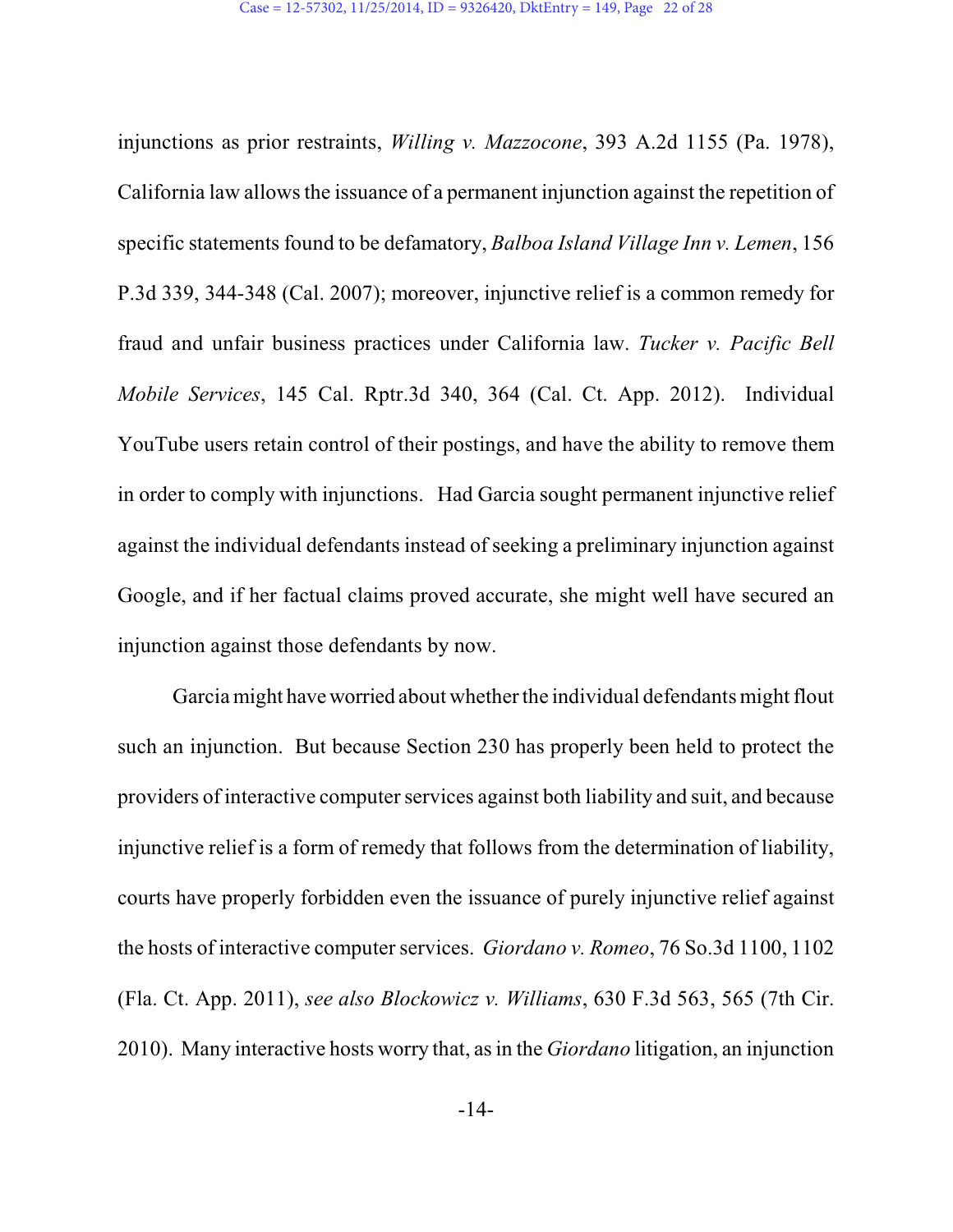against the challenged content might well be the result of collusion between the plaintiff who promises the individual speaker not to pursue damages claims if the speaker will only consent to injunctive relief.

In any event, Google, like most major online hosts, behaves responsibly when a court of appropriate jurisdiction issues an injunction against the individuals who have posted content using their access to Google's services. Levy, *Courts address a section 230 question that seems hard at first blush– what happens after a defamation plaintiff wins against the poster?*, http://pubcit.typepad.com/clpblog/ 2010/12/courts-address-a-section-230-question-that-seems-hard-at-first- blush-what -happens-after-a-defamation.html (last visited November 25, 2014). Indeed, Congress enacted Section 230 because the major providers of the interactive computer services in the last decade of the 20th Century, such as America Online, urged that they could be trusted to make responsible judgments in assessing the propriety of online content transmitted through their services, and that the growth of Internet services would be better promoted by protecting them against liability for user content. *Zeran v. America Online*, 129 F.2d 327, 330-331 (4th Cir. 1997).

Section 230 leaves it to a host's good judgment how to respond in those circumstances, and in Public Citizen's experience, like most hosts, Google typically responds to judgments against content providers by exercising its section 230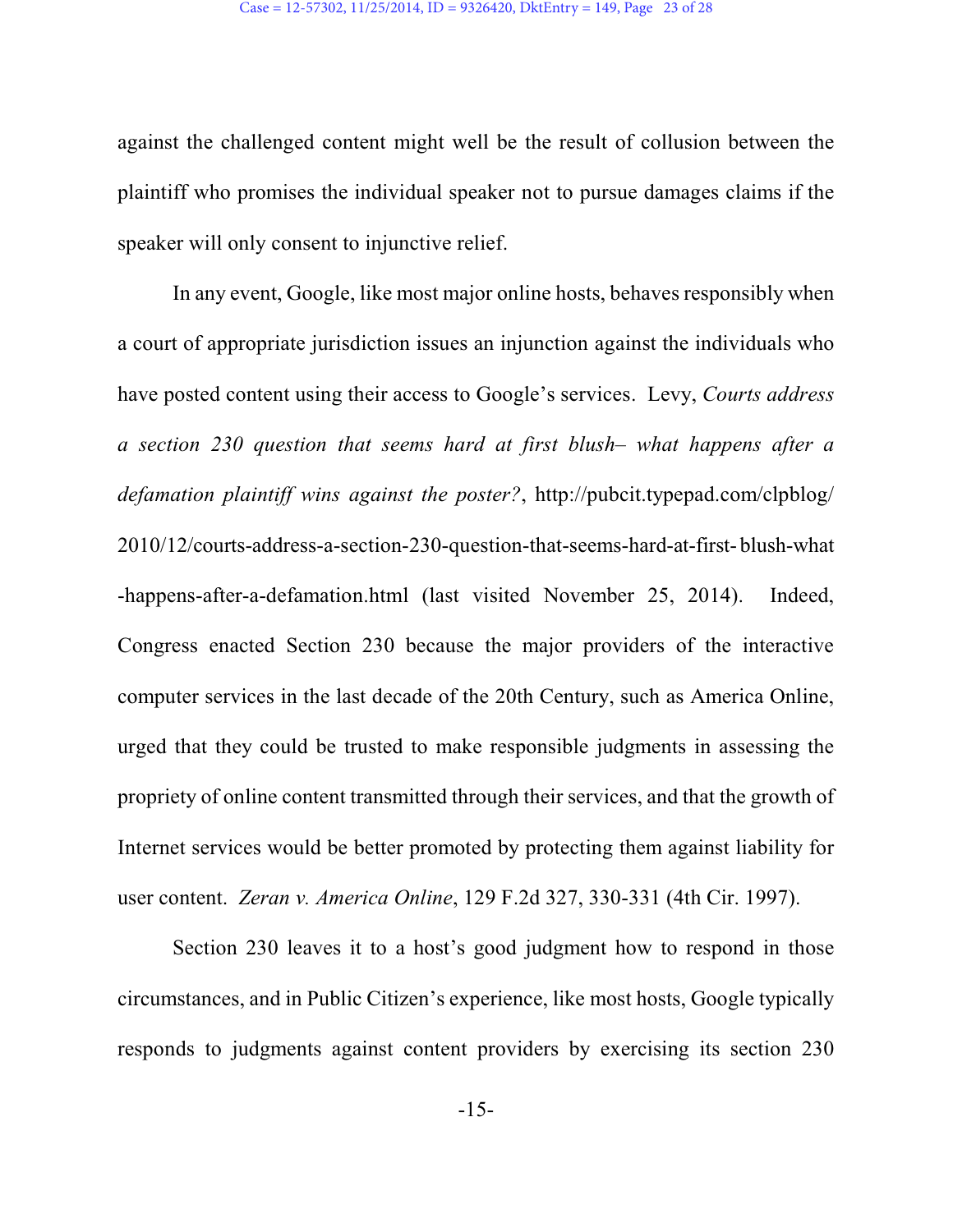discretion to remove the challenged content. Google has an online form, *Submit a Court Order to Google,* https://support.google.com/legal/contact/lr\_courtorder? product=blogger (last visited Nov. 25, 2014), that enables a party that has obtained a court order against a user who posted online content to submit the order to Google for removal of the material. *Removing Content From Google*, https://support.google .com/legal/troubleshooter/1114905?rd=1/troubleshooter/1114905rd=#ts= 115645,3331068,1115795 (last visited Nov. 25, 2014). Indeed, Google will even take enjoined content hosted elsewhere out of its search index, thus disabling general public access to the material. *See* Hutcherson, *How To Remove Ripoff Reports From Google – Not Just Bury Them*, http://searchengineland.com/how-to-remove-ripoffreports-from -google-not-just-bury-them-65173 (last visited Nov. 25, 2014).

Indeed, although Google declined to remove the *Innocence of Muslims* from its YouTube service entirely when the United States asked it to consider doing so, Excerpt of Record page 73,  $\P$ 3, it did restrict access in two of the countries where the local population was expressing its outrage through serious outbreaks of violence. Sutter, *YouYouTube restricts video access over Libyan violence*, CNN, Sept. 13, 2012, http://www.cnn.com/2012/09/12/tech/web/youtube-violence-libya/index.html (last visited Nov. 24, 2014). Such discretionary blocking is a "reflection of the social compact thatCongress sought to foster when adopting section 230." Levy, *Voluntary*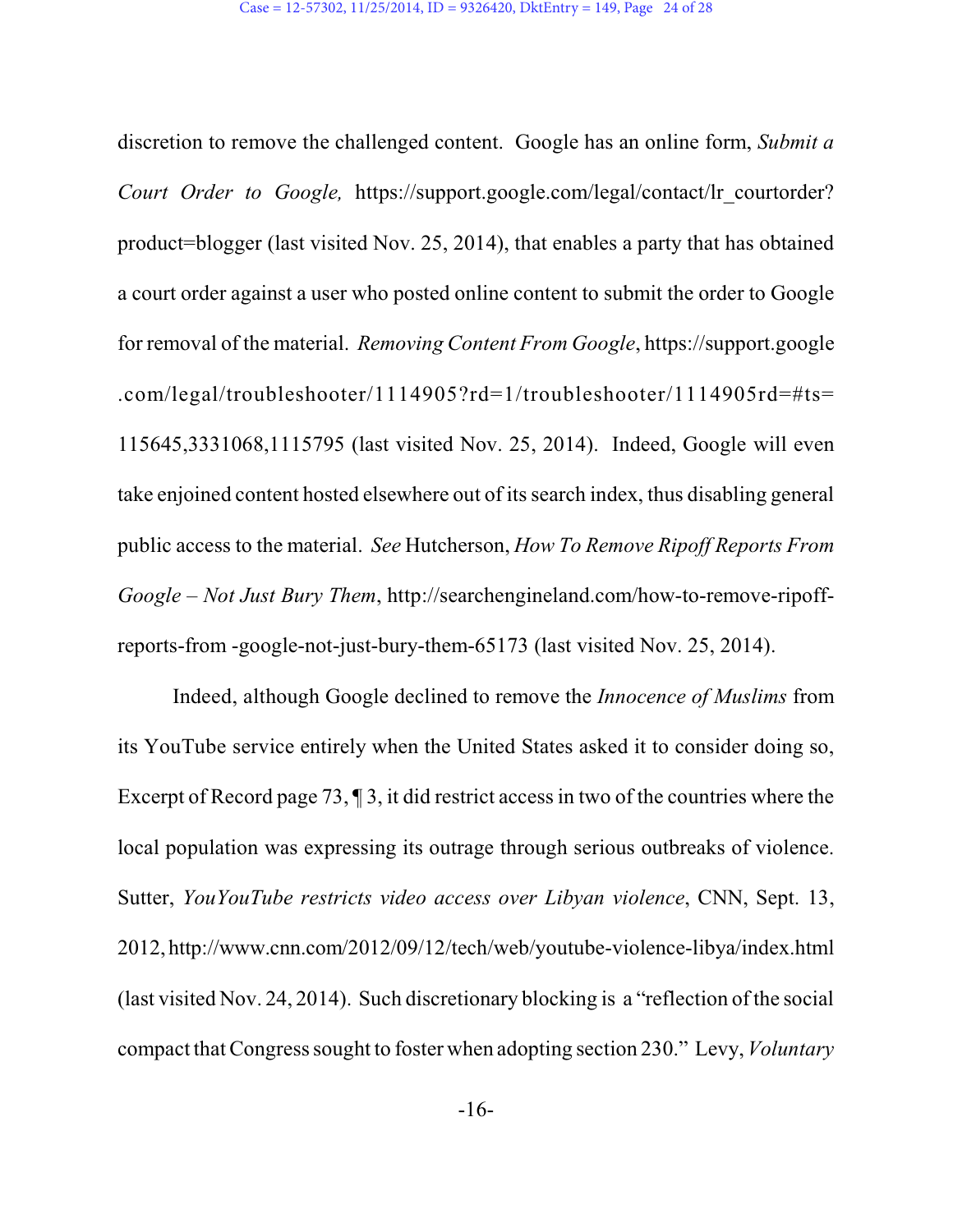*Blocking of "Offensive Material" by Facebook and Google* (Sept. 14, 2012), http://pubcit.typepad.com/clpblog/2012/09/voluntary-blocking-of-offensive-material -by-facebook-and-google.html (last visited Nov. 24, 2014).<sup>2</sup>

In sum, if Garcia had pursued her state-law claims against the individual defendants, and obtained appropriate relief against them, including injunctive relief, she might well have achieved her objective of removal of the movie, either by action of the enjoined individual defendants or, failing that, by voluntary action of Google. Consequently, a copyright claimis not the only avenue for achieving the relief which, assuming the truth of her allegations, Garcia understandably seeks.

#### **Conclusion**

The Court should consider these additional issues in deciding whether to affirm the trial court's denial of Garcia's motion for a preliminary injunction.

Respectfully submitted,

 /s/ Paul Alan Levy Paul Alan Levy Scott Michelman

<sup>&</sup>lt;sup>2</sup>Some of the other amici supporting Google in this case complained about Google's having censored the movie trailer. Galperin, *YouTube Blocks Access to Controversial Video in Egypt and Libya* (Sept. 12, 2012), https://www.eff.org/deeplinks/2012/09/youtube-blocks-access-controversial-video -egypt-and-libya (last visited Nov. 24, 2014).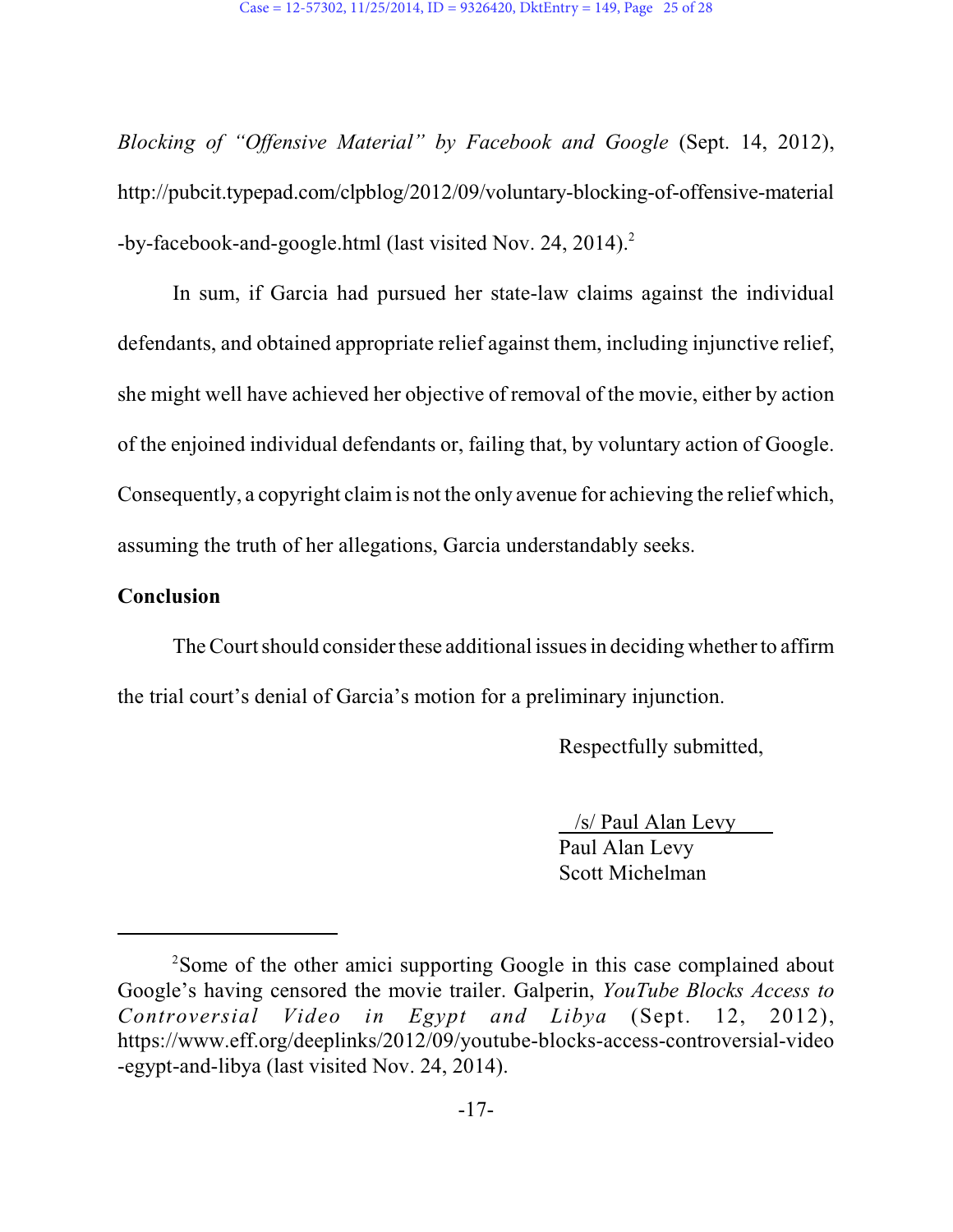PublicCitizen Litigation Group 1600 20th Street, NW Washington, D.C. 20009 (202) 588-1000 plevy@citizen.org

Attorney for Public Citizen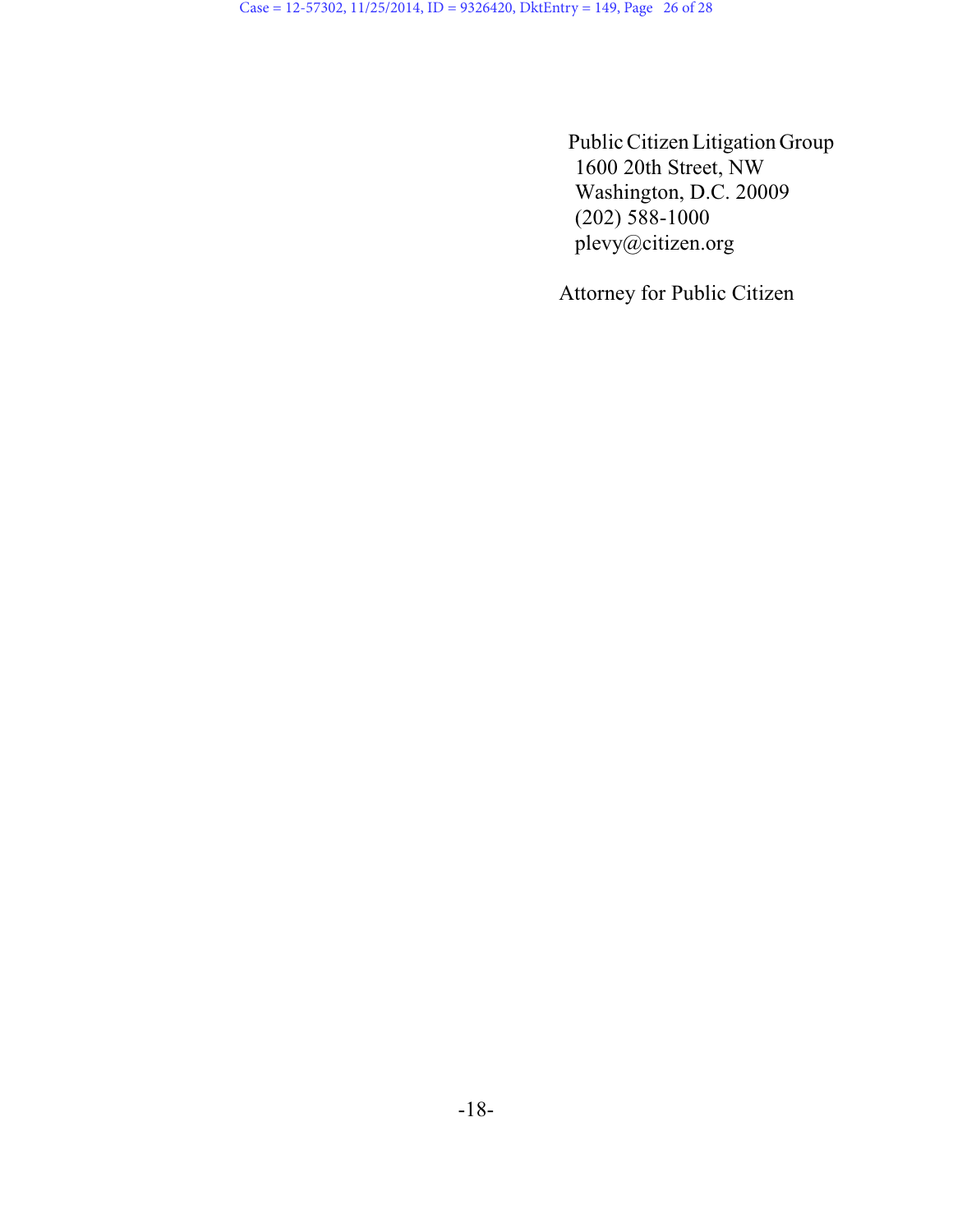# **CERTIFICATION**

I certify that Word Perfect counted 4092 words in the body of this brief.

/s/ Paul Alan Levy